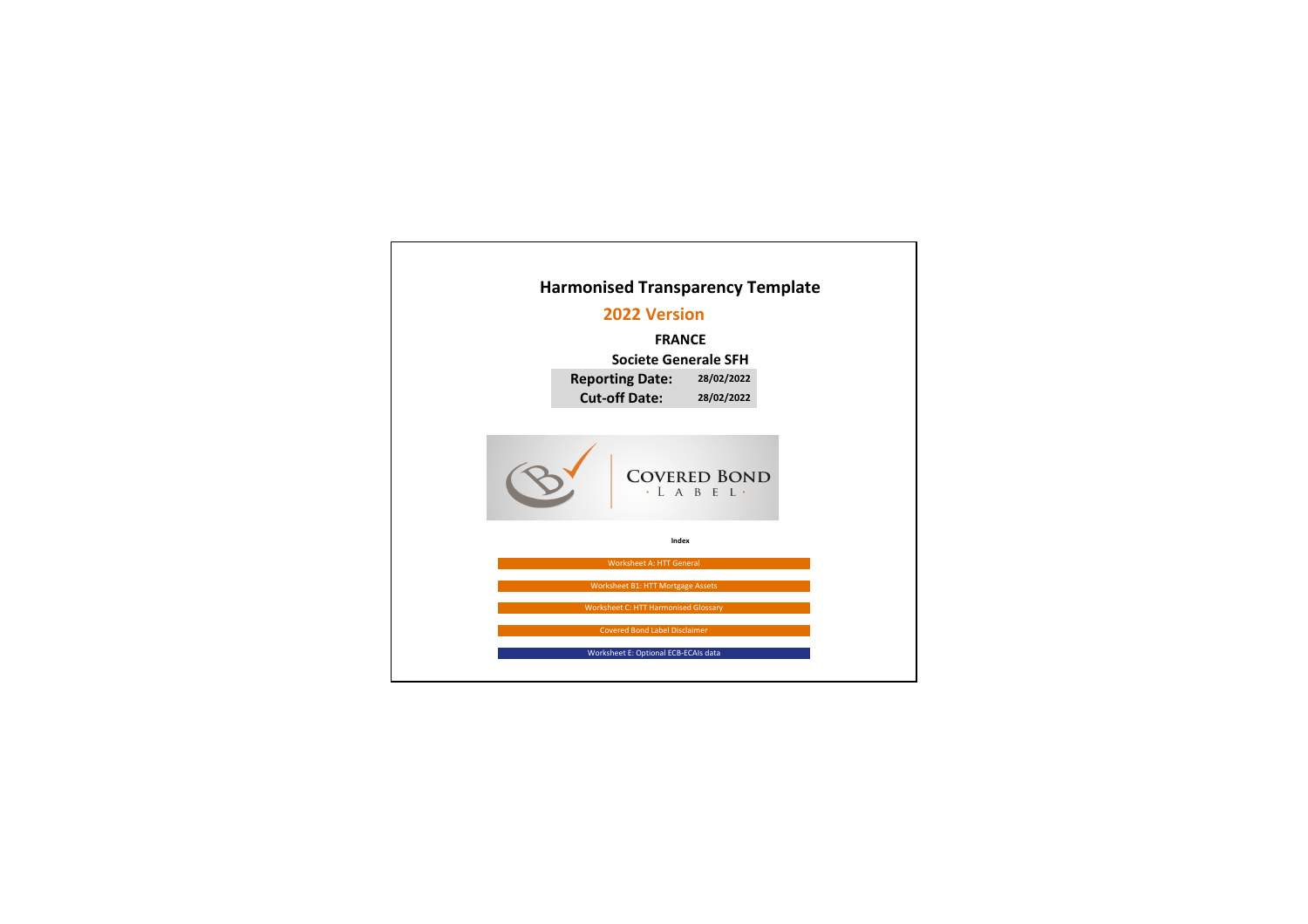# A. Harmonised Transparency Template - General Information **HTT 2022**

| <b>Reporting in Domestic Currency</b>                         |
|---------------------------------------------------------------|
| <b>CONTENT OF TAB A</b>                                       |
| 1. Basic Facts                                                |
| 2. Regulatory Summary                                         |
| 3. General Cover Pool / Covered Bond Information              |
| 4. References to Capital Requirements Regulation (CRR) 129(7) |
| 5. References to Capital Requirements Regulation (CRR) 129(1) |
| 6. Other relevant information                                 |

| <b>Field</b>        | <b>1. Basic Facts</b>                            |                                                                                               |                                       |                          |                                              |
|---------------------|--------------------------------------------------|-----------------------------------------------------------------------------------------------|---------------------------------------|--------------------------|----------------------------------------------|
| <b>Number</b>       |                                                  |                                                                                               |                                       |                          |                                              |
| G.1.1.1             | Country                                          | France                                                                                        |                                       |                          |                                              |
| G.1.1.2             | <b>Issuer Name</b>                               | Société Générale SFH                                                                          |                                       |                          |                                              |
| G.1.1.3             | Link to Issuer's Website                         | http://www.societegenerale.com/fr/mesurer-notre-performance/investisseurs/investisseurs-dette |                                       |                          |                                              |
| G.1.1.4             | <b>Cut-off date</b>                              | 28/02/2022                                                                                    |                                       |                          |                                              |
|                     | <b>2. Regulatory Summary</b>                     |                                                                                               |                                       |                          |                                              |
| G.2.1.1             | <b>UCITS Compliance (Y/N)</b>                    |                                                                                               |                                       |                          |                                              |
| G.2.1.2             | <b>CRR Compliance (Y/N)</b>                      |                                                                                               |                                       |                          |                                              |
| G.2.1.3             | <b>LCR status</b>                                | http://www.ecbc.eu/legislation/list                                                           |                                       |                          |                                              |
|                     | 3. General Cover Pool / Covered Bond Information |                                                                                               |                                       |                          |                                              |
|                     | <b>1.General Information</b>                     | <b>Nominal (mn)</b>                                                                           |                                       |                          |                                              |
| G.3.1.1             | <b>Total Cover Assets</b>                        | 47,883.5                                                                                      |                                       |                          |                                              |
| G.3.1.2             | <b>Outstanding Covered Bonds</b>                 | 41,390.0                                                                                      |                                       |                          |                                              |
|                     | 2. Over-collateralisation (OC)                   | <b>Legal / Regulatory</b>                                                                     | <b>Actual</b>                         | <b>Minimum Committed</b> | <b>Purpose</b>                               |
|                     |                                                  |                                                                                               |                                       |                          | "Legal" OC: As mentioned in SFH law.         |
| G.3.2.1             | OC (%)                                           | 5.0%                                                                                          | 14%                                   | 8.5%                     | "Committed" OC is equal to Contractual OC in |
|                     |                                                  |                                                                                               |                                       |                          | order to reassure Rating Agencies.           |
|                     | <b>3. Cover Pool Composition</b>                 | <b>Nominal (mn)</b>                                                                           |                                       | % Cover Pool             |                                              |
| G.3.3.1             | Mortgages                                        | 47,184.9                                                                                      |                                       | 98.5%                    |                                              |
| G.3.3.2             | <b>Public Sector</b>                             |                                                                                               |                                       | 0.0%                     |                                              |
| G.3.3.3             | Shipping                                         |                                                                                               |                                       | 0.0%                     |                                              |
| G.3.3.4             | <b>Substitute Assets</b>                         | 698.6                                                                                         |                                       | 1.5%                     |                                              |
| G.3.3.5             | Other                                            |                                                                                               |                                       | 0.0%                     |                                              |
| G.3.3.6             | Total                                            | 47,883.5                                                                                      |                                       | 100.0%                   |                                              |
|                     | 4. Cover Pool Amortisation Profile               | <b>Contractual (mn)</b>                                                                       | <b>Expected Upon Prepayments (mn)</b> | % Total Contractual      | % Total Expected Upon Prepayments            |
|                     |                                                  |                                                                                               |                                       |                          |                                              |
| G.3.4.1             | Weighted Average life (in years)                 | 8.03                                                                                          | 5.82                                  |                          |                                              |
|                     |                                                  |                                                                                               |                                       |                          |                                              |
|                     | Residual Life (mn)                               |                                                                                               |                                       |                          |                                              |
|                     | By buckets:                                      |                                                                                               |                                       |                          |                                              |
| G.3.4.2             | $0 - 1Y$                                         | 3,514.1                                                                                       | 6,071.6                               | 7.5%                     | 12.9%                                        |
| G.3.4.3             | $1 - 2Y$                                         | 3,235.8                                                                                       | 5,275.4                               | 6.9%                     | 11.2%                                        |
| G.3.4.4             | $2 - 3Y$<br>$3 - 4Y$                             | 3,792.2                                                                                       | 5,262.3                               | 8.0%                     | 11.2%                                        |
| G.3.4.5<br>G.3.4.6  | $4 - 5Y$                                         | 3,420.2<br>3,299.9                                                                            | 4,476.4<br>3,967.7                    | 7.3%<br>7.0%             | 9.5%<br>8.4%                                 |
| G.3.4.7             | $5 - 10Y$                                        | 13,980.2                                                                                      | 13,403.6                              | 29.6%                    | 28.4%                                        |
| G.3.4.8             | $10+Y$                                           | 15,915.5                                                                                      | 8,700.9                               | 33.7%                    | 18.5%                                        |
| G.3.4.9             | Total                                            | 47,157.9                                                                                      | 47,157.9                              | 100.0%                   | 100.0%                                       |
|                     | <b>5. Maturity of Covered Bonds</b>              | <b>Initial Maturity (mn)</b>                                                                  | <b>Extended Maturity (mn)</b>         | % Total Initial Maturity | % Total Extended Maturity                    |
| G.3.5.1             | Weighted Average life (in years)                 | 6.0                                                                                           | 7.0                                   |                          |                                              |
|                     |                                                  |                                                                                               |                                       |                          |                                              |
|                     | Maturity (mn)                                    |                                                                                               |                                       |                          |                                              |
| G.3.5.2             | By buckets:                                      |                                                                                               |                                       |                          |                                              |
| G.3.5.3             | $0 - 1Y$                                         | 3,250.0                                                                                       | 0.0                                   | 7.9%                     | 0.0%                                         |
| G.3.5.4             | $1 - 2Y$                                         | 3,500.0                                                                                       | 3,250.0                               | 8.5%                     | 7.9%                                         |
| G.3.5.5             | $2 - 3Y$                                         | 3,600.0                                                                                       | 4,250.0                               | 8.7%                     | 10.3%                                        |
| G.3.5.6             | $3 - 4Y$                                         | 3,540.0                                                                                       | 2,850.0                               | 8.6%                     | 6.9%                                         |
| G.3.5.7             | $4 - 5Y$                                         | 4,000.0                                                                                       | 3,540.0                               | 9.7%                     | 8.6%                                         |
| G.3.5.8             | $5 - 10Y$                                        | 17,500.0                                                                                      | 19,000.0                              | 42.3%                    | 45.9%                                        |
| G.3.5.9<br>G.3.5.10 | $10+Y$<br>Total                                  | 6,000.0<br>41,390.0                                                                           | 8,500.0<br>41,390.0                   | 14.5%<br>100.0%          | 20.5%<br>100.0%                              |

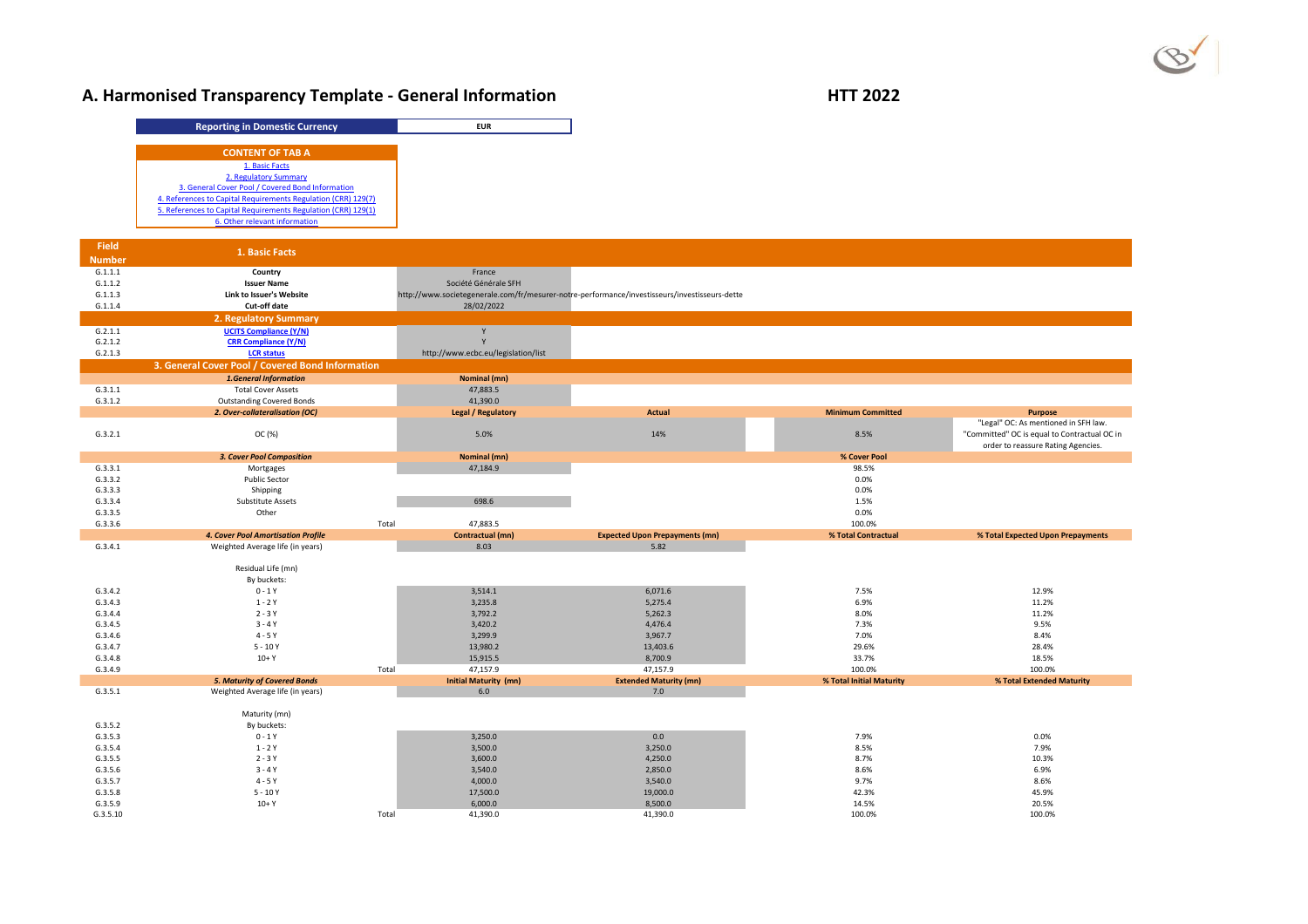|          | <b>6. Cover Assets - Currency</b>                                 |       | <b>Nominal [before hedging] (mn)</b> | <b>Nominal [after hedging] (mn)</b> | % Total [before]    | % Total [after] |
|----------|-------------------------------------------------------------------|-------|--------------------------------------|-------------------------------------|---------------------|-----------------|
| G.3.6.1  | <b>EUR</b>                                                        |       | 47,184.9                             | 47,184.9                            | 100.0%              | 100.0%          |
| G.3.6.2  | AUD                                                               |       |                                      |                                     | 0.0%                | 0.0%            |
| G.3.6.3  | <b>BRL</b>                                                        |       |                                      |                                     | 0.0%                | 0.0%            |
| G.3.6.4  | CAD                                                               |       |                                      |                                     | 0.0%                | 0.0%            |
| G.3.6.5  | CHF                                                               |       |                                      |                                     | 0.0%                | 0.0%            |
| G.3.6.6  | CZK                                                               |       |                                      |                                     | 0.0%                | 0.0%            |
| G.3.6.7  | <b>DKK</b>                                                        |       |                                      |                                     | 0.0%                | 0.0%            |
| G.3.6.8  | GBP                                                               |       |                                      |                                     | 0.0%                | 0.0%            |
| G.3.6.9  | <b>HKD</b>                                                        |       |                                      |                                     | 0.0%                | 0.0%            |
| G.3.6.10 | <b>JPY</b>                                                        |       |                                      |                                     | 0.0%                | 0.0%            |
| G.3.6.11 | <b>KRW</b>                                                        |       |                                      |                                     | 0.0%                | 0.0%            |
| G.3.6.12 | <b>NOK</b>                                                        |       |                                      |                                     | 0.0%                | 0.0%            |
| G.3.6.13 | PLN                                                               |       |                                      |                                     | 0.0%                | 0.0%            |
| G.3.6.14 | SEK                                                               |       |                                      |                                     | 0.0%                | 0.0%            |
| G.3.6.15 | SGD                                                               |       |                                      |                                     | 0.0%                | 0.0%            |
| G.3.6.16 | <b>USD</b>                                                        |       |                                      |                                     | 0.0%                | 0.0%            |
| G.3.6.17 | Other                                                             |       |                                      |                                     | 0.0%                | 0.0%            |
| G.3.6.18 |                                                                   | Total | 47,184.9                             | 47,184.9                            | 100.0%              | 100.0%          |
|          | 7. Covered Bonds - Currency                                       |       | <b>Nominal [before hedging] (mn)</b> | <b>Nominal [after hedging] (mn)</b> | % Total [before]    | % Total [after] |
| G.3.7.1  | <b>EUR</b>                                                        |       | 41,390.0                             | 41,390.0                            | 100.0%              | 100.0%          |
| G.3.7.2  | AUD                                                               |       |                                      |                                     | 0.0%                | 0.0%            |
| G.3.7.3  | <b>BRL</b>                                                        |       |                                      |                                     | 0.0%                | 0.0%            |
| G.3.7.4  | CAD                                                               |       |                                      |                                     | 0.0%                | 0.0%            |
| G.3.7.5  | CHF                                                               |       |                                      |                                     | 0.0%                | 0.0%            |
| G.3.7.6  | CZK                                                               |       |                                      |                                     | 0.0%                | 0.0%            |
| G.3.7.7  | <b>DKK</b>                                                        |       |                                      |                                     | 0.0%                | 0.0%            |
| G.3.7.8  | GBP                                                               |       |                                      |                                     | 0.0%                | 0.0%            |
| G.3.7.9  | <b>HKD</b>                                                        |       |                                      |                                     | 0.0%                | 0.0%            |
| G.3.7.10 | <b>JPY</b>                                                        |       |                                      |                                     | 0.0%                | 0.0%            |
| G.3.7.11 | KRW                                                               |       |                                      |                                     | 0.0%                | 0.0%            |
| G.3.7.12 | <b>NOK</b>                                                        |       |                                      |                                     | 0.0%                | 0.0%            |
| G.3.7.13 | PLN                                                               |       |                                      |                                     | 0.0%                | 0.0%            |
| G.3.7.14 | <b>SEK</b>                                                        |       |                                      |                                     | 0.0%                | 0.0%            |
| G.3.7.15 | SGD                                                               |       |                                      |                                     | 0.0%                | 0.0%            |
| G.3.7.16 | <b>USD</b>                                                        |       |                                      |                                     | 0.0%                | 0.0%            |
| G.3.7.17 | Other                                                             |       |                                      |                                     | 0.0%                | 0.0%            |
| G.3.7.18 |                                                                   | Total | 41,390.0                             | 41,390.0                            | 100.0%              | 100.0%          |
|          | 8. Covered Bonds - Breakdown by interest rate                     |       | <b>Nominal [before hedging] (mn)</b> | <b>Nominal [after hedging] (mn)</b> | % Total [before]    | % Total [after] |
| G.3.8.1  | Fixed coupon                                                      |       | 40,800.0                             | 40,800.0                            | 98.6%               | 98.6%           |
| G.3.8.2  | Floating coupon                                                   |       | 590.0                                | 590.0                               | 1.4%                | 1.4%            |
| G.3.8.3  | Other                                                             |       | 0.0                                  | 0.0                                 | 0.0%                | 0.0%            |
| G.3.8.4  |                                                                   | Total | 41,390.0                             | 41,390.0                            | 100.0%              | 100.0%          |
|          | 9. Substitute Assets - Type                                       |       | <b>Nominal (mn)</b>                  |                                     | % Substitute Assets |                 |
| G.3.9.1  | Cash                                                              |       | 63.6                                 |                                     | 9.1%                |                 |
|          |                                                                   |       |                                      |                                     |                     |                 |
| G.3.9.2  | Exposures to/guaranteed by Supranational, Sovereign, Agency (SSA) |       |                                      |                                     | 0.0%                |                 |
| G.3.9.3  | Exposures to central banks                                        |       |                                      |                                     | 0.0%                |                 |
| G.3.9.4  | Exposures to credit institutions                                  |       | 635.0                                |                                     | 90.9%               |                 |
| G.3.9.5  | Other                                                             |       |                                      |                                     | 0.0%                |                 |
| G.3.9.6  |                                                                   | Total | 698.6                                |                                     | 100.0%              |                 |

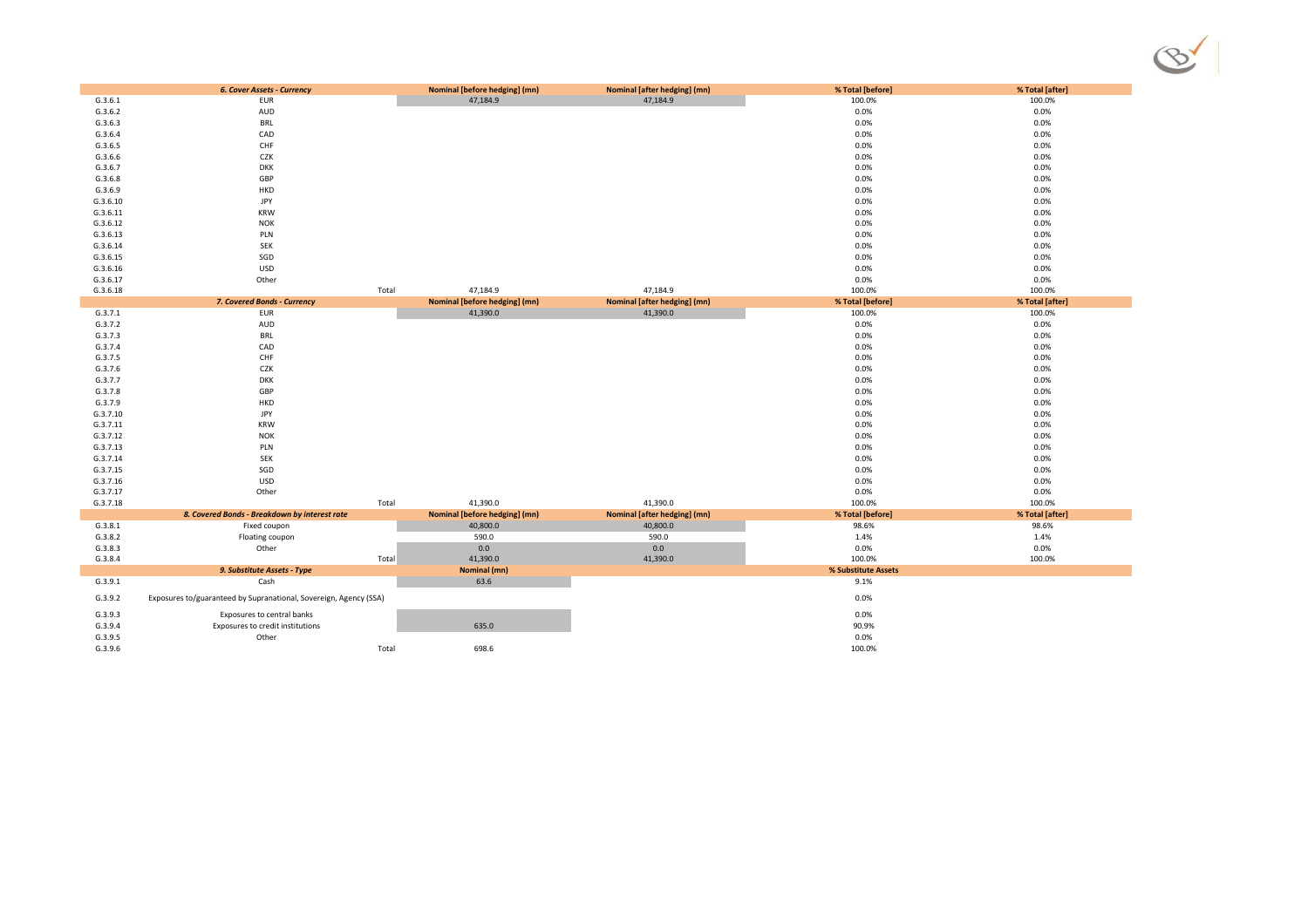|           | 10. Substitute Assets - Country                                         | <b>Nominal (mn)</b>                     | % Substitute Assets                                                                                                                                                                                                            |                 |
|-----------|-------------------------------------------------------------------------|-----------------------------------------|--------------------------------------------------------------------------------------------------------------------------------------------------------------------------------------------------------------------------------|-----------------|
| G.3.10.1  | Domestic (Country of Issuer)                                            | 698.6                                   | 100.0%                                                                                                                                                                                                                         |                 |
| G.3.10.2  | Eurozone                                                                |                                         | $0.0\%$                                                                                                                                                                                                                        |                 |
| G.3.10.3  | Rest of European Union (EU)                                             |                                         | $0.0\%$                                                                                                                                                                                                                        |                 |
| G.3.10.4  | European Economic Area (not member of EU)                               |                                         | $0.0\%$                                                                                                                                                                                                                        |                 |
| G.3.10.5  | Switzerland                                                             |                                         | $0.0\%$                                                                                                                                                                                                                        |                 |
| G.3.10.6  | Australia                                                               |                                         | 0.0%                                                                                                                                                                                                                           |                 |
| G.3.10.7  | Brazil                                                                  |                                         | $0.0\%$                                                                                                                                                                                                                        |                 |
| G.3.10.8  | Canada                                                                  |                                         | 0.0%                                                                                                                                                                                                                           |                 |
| G.3.10.9  | Japan                                                                   |                                         | $0.0\%$                                                                                                                                                                                                                        |                 |
| G.3.10.10 | Korea                                                                   |                                         | 0.0%                                                                                                                                                                                                                           |                 |
| G.3.10.11 | New Zealand                                                             |                                         | $0.0\%$                                                                                                                                                                                                                        |                 |
| G.3.10.12 | Singapore                                                               |                                         | $0.0\%$                                                                                                                                                                                                                        |                 |
| G.3.10.13 | US                                                                      |                                         | $0.0\%$                                                                                                                                                                                                                        |                 |
| G.3.10.14 | Other                                                                   |                                         | $0.0\%$                                                                                                                                                                                                                        |                 |
| G.3.10.15 | Total EU                                                                | 698.6                                   |                                                                                                                                                                                                                                |                 |
| G.3.10.16 | Total                                                                   | 698.6                                   | 100.0%                                                                                                                                                                                                                         |                 |
|           | 11. Liquid Assets                                                       | <b>Nominal (mn)</b>                     | % Cover Pool                                                                                                                                                                                                                   | % Covered Bonds |
| G.3.11.1  | Substitute and other marketable assets                                  | 698.6                                   | 1.5%                                                                                                                                                                                                                           | 1.7%            |
| G.3.11.2  | Central bank eligible assets                                            | 1,134.6                                 | 2.4%                                                                                                                                                                                                                           | 2.7%            |
| G.3.11.3  | Other                                                                   |                                         | $0.0\%$                                                                                                                                                                                                                        | 0.0%            |
| G.3.11.4  | Total                                                                   | 1,833.2                                 | 3.8%                                                                                                                                                                                                                           | 4.4%            |
|           | 12. Bond List                                                           |                                         |                                                                                                                                                                                                                                |                 |
| G.3.12.1  | <b>Bond list</b>                                                        | https://coveredbondlabel.com/issuer/83/ |                                                                                                                                                                                                                                |                 |
|           | 13. Derivatives & Swaps                                                 |                                         |                                                                                                                                                                                                                                |                 |
| G.3.13.1  | Derivatives in the register / cover pool [notional] (mn)                | .0                                      |                                                                                                                                                                                                                                |                 |
| G.3.13.2  | Type of interest rate swaps (intra-group, external or both)             | No                                      |                                                                                                                                                                                                                                |                 |
| G.3.13.3  | Type of currency rate swaps (intra-group, external or both)             | $\operatorname{\mathsf{No}}$            |                                                                                                                                                                                                                                |                 |
|           | 4. References to Capital Requirements Regulation (CRR)                  |                                         |                                                                                                                                                                                                                                |                 |
|           | 129(7)                                                                  | <b>Row</b>                              | <b>Row</b>                                                                                                                                                                                                                     |                 |
|           |                                                                         |                                         |                                                                                                                                                                                                                                |                 |
|           |                                                                         |                                         | The issuer believes that, at the time of its issuance and based on transparency data made publicly available by the issuer, these covered bonds would satisfy the eligibility criteria for Article 129(7) of the Capital Requi |                 |
|           |                                                                         |                                         | whether or not exposures in the form of covered bonds are eligible to preferential treatment under Regulation (EU) 648/2012 is ultimately a matter to be determined by a relevant investor institution and its relevant superv |                 |
| G.4.1.1   | (i)<br>Value of the cover pool outstanding covered bonds:               | $\frac{38}{1}$                          |                                                                                                                                                                                                                                |                 |
| G.4.1.2   | Value of covered bonds:                                                 | 39                                      |                                                                                                                                                                                                                                |                 |
| G.4.1.3   | Geographical distribution:<br>(ii)                                      | 43 for Mortgage Assets                  |                                                                                                                                                                                                                                |                 |
| G.4.1.4   | Type of cover assets:<br>(ii)                                           | 52                                      |                                                                                                                                                                                                                                |                 |
| G.4.1.5   | (ii)<br>Loan size:                                                      | 167 for Residential Mortgage Assets     | 442 for Commercial Mortgage Assets                                                                                                                                                                                             |                 |
| G.4.1.6   | Interest rate risk - cover pool:<br>(ii)                                | 130 for Mortgage Assets                 | <u>163</u>                                                                                                                                                                                                                     |                 |
| G.4.1.7   | Currency risk - cover pool:<br>(ii)                                     | 111                                     |                                                                                                                                                                                                                                |                 |
| G.4.1.8   | Interest rate risk - covered bond:<br>(ii)                              | <u>163</u>                              |                                                                                                                                                                                                                                |                 |
| G.4.1.9   | Currency risk - covered bond:<br>(ii)                                   | 137                                     |                                                                                                                                                                                                                                |                 |
|           |                                                                         |                                         |                                                                                                                                                                                                                                |                 |
| G.4.1.10  | (Please refer to "Tab D. HTT Harmonised Glossary" for hedging strategy) | 17 for Harmonised Glossary              |                                                                                                                                                                                                                                |                 |
| G.4.1.11  | Maturity structure of cover assets:<br>(iii)                            | $\underline{65}$                        |                                                                                                                                                                                                                                |                 |
| G.4.1.12  | Maturity structure of covered bonds:<br>(iii)                           | 88                                      |                                                                                                                                                                                                                                |                 |
| G.4.1.13  | Percentage of loans more than ninety days past due:<br>(iv)             | 186 for Residential Mortgage Assets     |                                                                                                                                                                                                                                |                 |
|           | 5. References to Capital Requirements Regulation (CRR)                  |                                         |                                                                                                                                                                                                                                |                 |
|           |                                                                         |                                         |                                                                                                                                                                                                                                |                 |
|           | 129(1)                                                                  |                                         |                                                                                                                                                                                                                                |                 |
| G.5.1.1   | Exposure to credit institute credit quality step 1 & 2                  | 635.0                                   |                                                                                                                                                                                                                                |                 |
|           | 6. Other relevant information                                           |                                         |                                                                                                                                                                                                                                |                 |
|           | 1. Optional information e.g. Rating triggers                            |                                         |                                                                                                                                                                                                                                |                 |
| OG.6.1.1  | NPV Test (passed/failed)                                                |                                         |                                                                                                                                                                                                                                |                 |
| OG.6.1.2  | Interest Covereage Test (passe/failed)                                  |                                         |                                                                                                                                                                                                                                |                 |
| OG.6.1.3  | Cash Manager                                                            |                                         |                                                                                                                                                                                                                                |                 |
| OG.6.1.4  | <b>Account Bank</b>                                                     |                                         |                                                                                                                                                                                                                                |                 |
| OG.6.1.5  | <b>Stand-by Account Bank</b>                                            |                                         |                                                                                                                                                                                                                                |                 |
| OG.6.1.6  | Servicer                                                                |                                         |                                                                                                                                                                                                                                |                 |
| OG.6.1.7  | Interest Rate Swap Provider                                             |                                         |                                                                                                                                                                                                                                |                 |
| OG.6.1.8  | Covered Bond Swap Provider                                              |                                         |                                                                                                                                                                                                                                |                 |
| OG.6.1.9  | <b>Paying Agent</b>                                                     |                                         |                                                                                                                                                                                                                                |                 |
| OG.6.1.10 | Other optional/relevant information                                     |                                         |                                                                                                                                                                                                                                |                 |
| OG.6.1.11 | Other optional/relevant information                                     |                                         |                                                                                                                                                                                                                                |                 |
| OG.6.1.12 | Other optional/relevant information                                     |                                         |                                                                                                                                                                                                                                |                 |
| OG.6.1.13 | Other optional/relevant information                                     |                                         |                                                                                                                                                                                                                                |                 |
| OG.6.1.14 | Other optional/relevant information                                     |                                         |                                                                                                                                                                                                                                |                 |

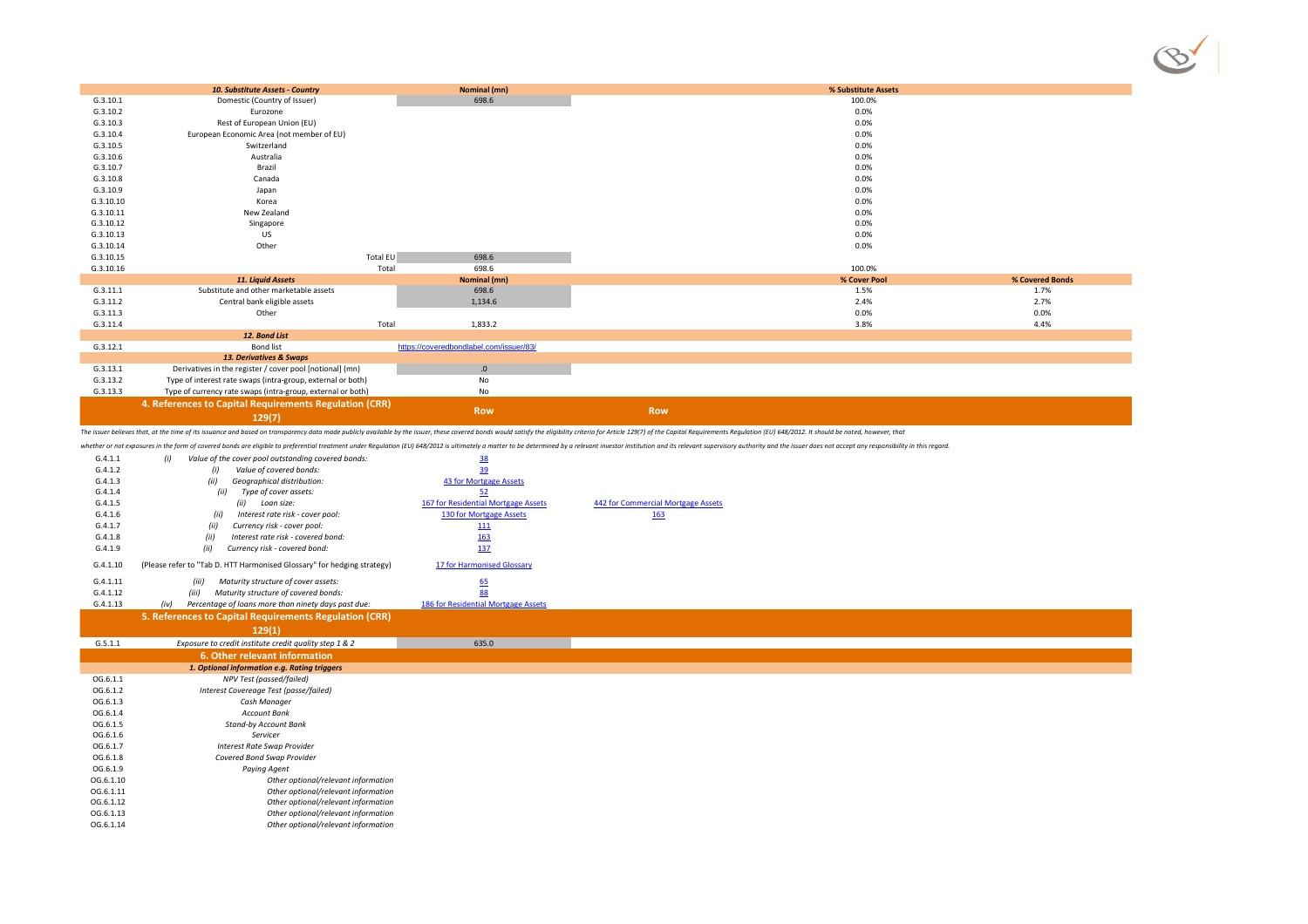| OG.6.1.15 | Other optional/relevant information |
|-----------|-------------------------------------|
| OG.6.1.16 | Other optional/relevant information |
| OG.6.1.17 | Other optional/relevant information |
| OG.6.1.18 | Other optional/relevant information |
| OG.6.1.19 | Other optional/relevant information |
| OG.6.1.20 | Other optional/relevant information |
| OG.6.1.21 | Other optional/relevant information |
| OG.6.1.22 | Other optional/relevant information |
| OG.6.1.23 | Other optional/relevant information |
| OG.6.1.24 | Other optional/relevant information |
| OG.6.1.25 | Other optional/relevant information |
| OG.6.1.26 | Other optional/relevant information |
| OG.6.1.27 | Other optional/relevant information |
| OG.6.1.28 | Other optional/relevant information |
| OG.6.1.29 | Other optional/relevant information |
| OG.6.1.30 | Other optional/relevant information |
| OG.6.1.31 | Other optional/relevant information |
| OG.6.1.32 | Other optional/relevant information |
| OG.6.1.33 | Other optional/relevant information |
| OG.6.1.34 | Other optional/relevant information |
| OG.6.1.35 | Other optional/relevant information |
| OG.6.1.36 | Other optional/relevant information |
| OG.6.1.37 | Other optional/relevant information |
| OG.6.1.38 | Other optional/relevant information |
| OG.6.1.39 | Other optional/relevant information |
| OG.6.1.40 | Other optional/relevant information |
| OG.6.1.41 | Other optional/relevant information |
| OG.6.1.42 | Other optional/relevant information |
| OG.6.1.43 | Other optional/relevant information |
| OG.6.1.44 | Other optional/relevant information |
| OG.6.1.45 | Other optional/relevant information |
|           |                                     |

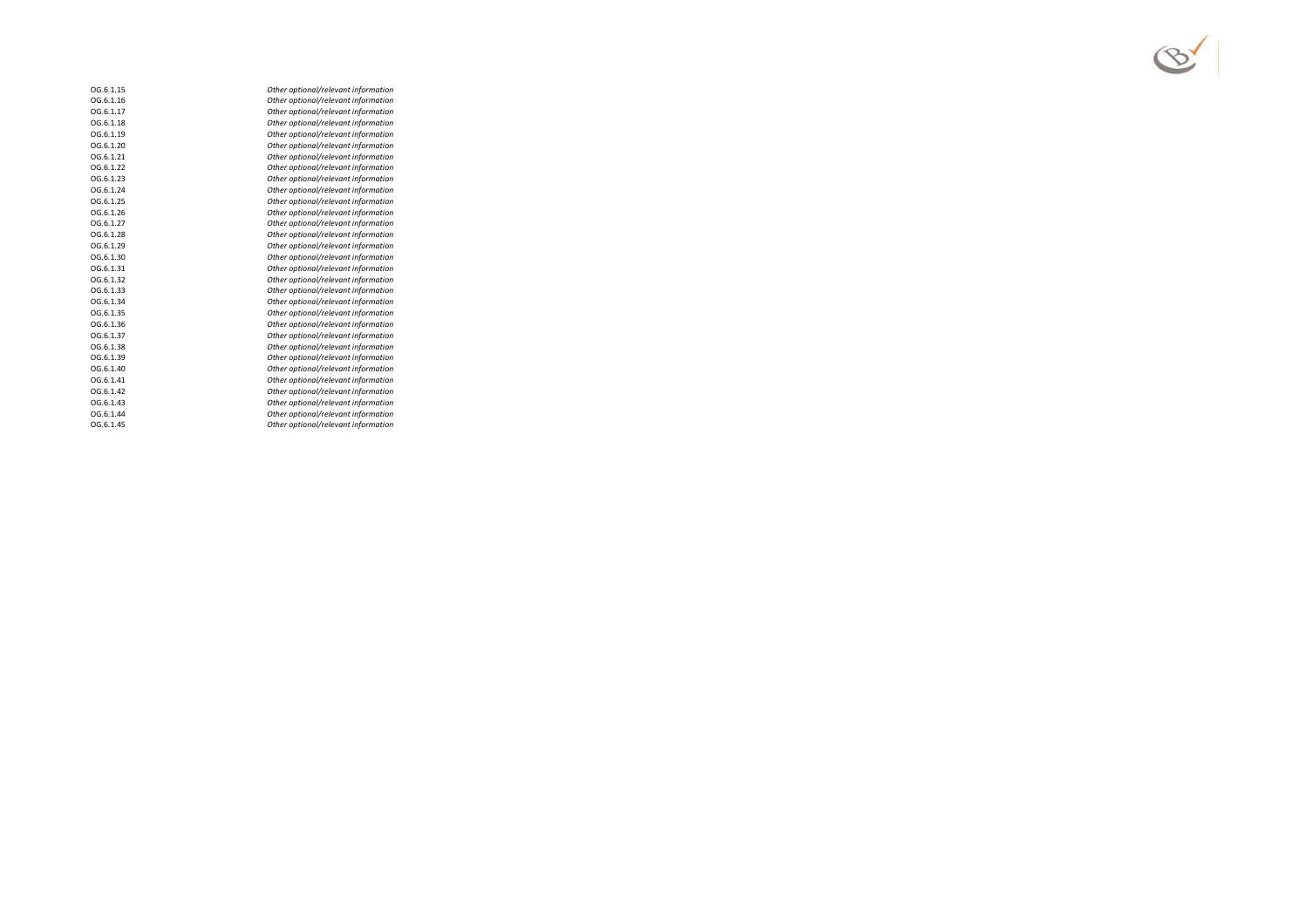# **B1. Harmonised Transparency Template - Mortgage Assets HTT 2022**

|                      | <b>Reporting in Domestic Currency</b>                                 | <b>EUR</b>                    |
|----------------------|-----------------------------------------------------------------------|-------------------------------|
|                      |                                                                       |                               |
|                      | <b>CONTENT OF TAB B1</b>                                              |                               |
|                      | 7. Mortgage Assets                                                    |                               |
|                      | <b>7.A Residential Cover Pool</b><br><b>7.B Commercial Cover Pool</b> |                               |
|                      |                                                                       |                               |
| <b>Field</b>         |                                                                       |                               |
| <b>Number</b>        | 7. Mortgage Assets                                                    |                               |
|                      | 1. Property Type Information                                          | <b>Nominal (mn)</b>           |
| M.7.1.1              | Residential                                                           | 47,184.9                      |
| M.7.1.2              | Commercial                                                            |                               |
| M.7.1.3              | Other                                                                 |                               |
| M.7.1.4              |                                                                       | Total<br>47,184.9             |
|                      | 2. General Information                                                | <b>Residential Loans</b>      |
| M.7.2.1              | Number of mortgage loans                                              | 365,499.0                     |
|                      | <b>3. Concentration Risks</b>                                         | % Residential Loans           |
| M.7.3.1              | 10 largest exposures                                                  | 0.0%                          |
| M.7.4.1              | 4. Breakdown by Geography<br><b>European Union</b>                    | % Residential Loans<br>100.0% |
| M.7.4.2              | Austria                                                               |                               |
| M.7.4.3              | Belgium                                                               |                               |
| M.7.4.4              | Bulgaria                                                              |                               |
| M.7.4.5              | Croatia                                                               |                               |
| M.7.4.6              | Cyprus                                                                |                               |
| M.7.4.7              | Czech Republic                                                        |                               |
| M.7.4.8              | Denmark                                                               |                               |
| M.7.4.9              | Estonia                                                               |                               |
| M.7.4.10             | Finland                                                               |                               |
| M.7.4.11             | France                                                                | 100.0%                        |
| M.7.4.12             | Germany                                                               |                               |
| M.7.4.13             | Greece                                                                |                               |
| M.7.4.14             | Netherlands                                                           |                               |
| M.7.4.15<br>M.7.4.16 | Hungary<br>Ireland                                                    |                               |
| M.7.4.17             | Italy                                                                 |                               |
| M.7.4.18             | Latvia                                                                |                               |
| M.7.4.19             | Lithuania                                                             |                               |
| M.7.4.20             | Luxembourg                                                            |                               |
| M.7.4.21             | Malta                                                                 |                               |
| M.7.4.22             | Poland                                                                |                               |
| M.7.4.23             | Portugal                                                              |                               |
| M.7.4.24             | Romania                                                               |                               |
| M.7.4.25             | Slovakia                                                              |                               |
| M.7.4.26             | Slovenia                                                              |                               |
| M.7.4.27             | Spain                                                                 |                               |
| M.7.4.28             | Sweden                                                                |                               |
| M.7.4.30<br>M.7.4.31 | European Economic Area (not member of EU)<br>Iceland                  | 0.0%                          |
| M.7.4.32             | Liechtenstein                                                         |                               |
| M.7.4.33             | Norway                                                                |                               |
| M.7.4.34             | Other                                                                 | 0.0%                          |
| M.7.4.35             | Switzerland                                                           |                               |
| M.7.4.29             | United Kingdom                                                        |                               |
| M.7.4.36             | Australia                                                             |                               |
| M.7.4.37             | Brazil                                                                |                               |
| M.7.4.38             | Canada                                                                |                               |
| M.7.4.39             | Japan                                                                 |                               |
| M.7.4.40             | Korea                                                                 |                               |
| M.7.4.41             | New Zealand                                                           |                               |
| M.7.4.42             | Singapore                                                             |                               |
| M.7.4.43             | <b>US</b>                                                             |                               |
| M.7.4.44             | Other                                                                 |                               |

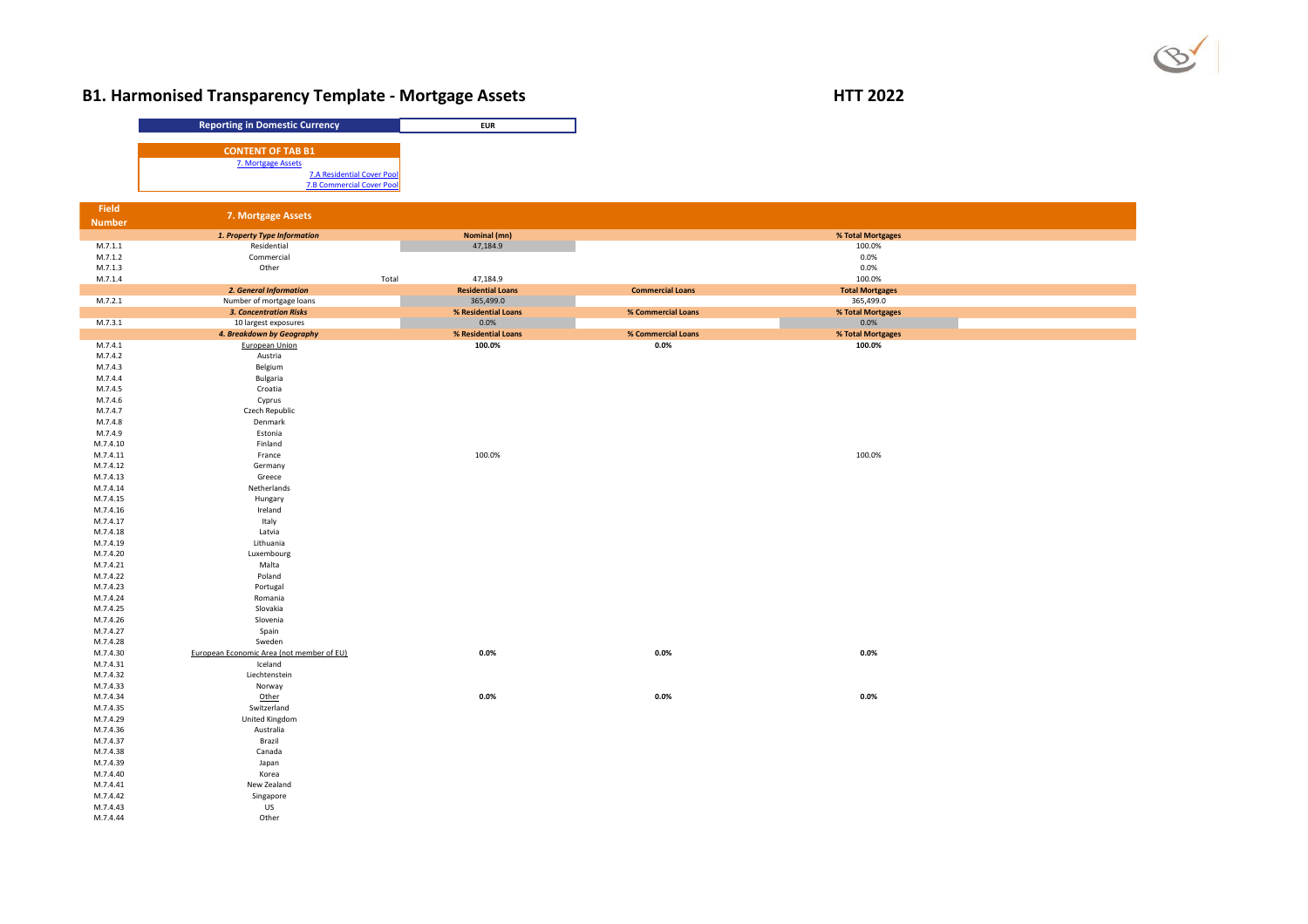|          | 5. Breakdown by regions of main country of origin | % Residential Loans | % Commercial Loans | % Total Mortgages |  |
|----------|---------------------------------------------------|---------------------|--------------------|-------------------|--|
| M.7.5.1  | Auvergne-Rhône-Alpes                              | 11.2%               |                    | 11.2%             |  |
| M.7.5.2  | Bourgogne-Franche-Comté                           | 1.4%                |                    | 1.4%              |  |
| M.7.5.3  | Bretagne                                          | 2.5%                |                    | 2.5%              |  |
| M.7.5.4  | Centre                                            | 2.2%                |                    | 2.2%              |  |
| M.7.5.5  | <b>Grand Est</b>                                  | 3.6%                |                    | 3.6%              |  |
| M.7.5.6  | Corse                                             | 0.6%                |                    | 0.6%              |  |
| M.7.5.7  | DOM-TOM                                           | 0.4%                |                    | 0.4%              |  |
| M.7.5.8  | Occitanie                                         | 7.3%                |                    | 7.3%              |  |
| M.7.5.9  | Normandie                                         | 4.7%                |                    | 4.7%              |  |
| M.7.5.10 | Ile-de-France (Paris included)                    | 36.7%               |                    | 36.7%             |  |
| M.7.5.11 | Nouvelle Aquitaine                                | 7.2%                |                    | 7.2%              |  |
| M.7.5.12 | Hauts de France                                   | 9.0%                |                    | 9.0%              |  |
| M.7.5.13 | Pays de la Loire                                  | 3.6%                |                    | 3.6%              |  |
| M.7.5.14 | Provence-Alpes-Côte d'Azur                        | 9.7%                |                    | 9.7%              |  |
| M.7.5.15 | other                                             | 0.0%                |                    | 0.0%              |  |
| M.7.5.16 | No data                                           | 0.0%                |                    | 0.0%              |  |
| M.7.5.17 |                                                   |                     |                    |                   |  |
| M.7.5.18 |                                                   |                     |                    |                   |  |
| M.7.5.19 |                                                   |                     |                    |                   |  |
| M.7.5.20 |                                                   |                     |                    |                   |  |
| M.7.5.21 |                                                   |                     |                    |                   |  |
| M.7.5.22 |                                                   |                     |                    |                   |  |
| M.7.5.23 |                                                   |                     |                    |                   |  |
| M.7.5.24 |                                                   |                     |                    |                   |  |
| M.7.5.25 |                                                   |                     |                    |                   |  |
| M.7.5.26 |                                                   |                     |                    |                   |  |
| M.7.5.27 |                                                   |                     |                    |                   |  |
| M.7.5.28 |                                                   |                     |                    |                   |  |
| M.7.5.29 |                                                   |                     |                    |                   |  |
| M.7.5.30 |                                                   |                     |                    |                   |  |
| M.7.5.31 |                                                   |                     |                    |                   |  |
|          | <b>6. Breakdown by Interest Rate</b>              | % Residential Loans | % Commercial Loans | % Total Mortgages |  |
| M.7.6.1  | Fixed rate                                        | 99.3%               |                    | 99.3%             |  |
| M.7.6.2  | Floating rate                                     | 0.7%                |                    | 0.7%              |  |
| M.7.6.3  | Other                                             |                     |                    |                   |  |
|          | 7. Breakdown by Repayment Type                    | % Residential Loans | % Commercial Loans | % Total Mortgages |  |
| M.7.7.1  | Bullet / interest only                            | 0.1%                |                    | 0.1%              |  |
| M.7.7.2  | Amortising                                        | 99.9%               |                    | 99.9%             |  |
| M.7.7.3  | Other                                             |                     |                    |                   |  |
|          | 8. Loan Seasoning                                 | % Residential Loans | % Commercial Loans | % Total Mortgages |  |
| M.7.8.1  | Up to 12months                                    | 10.2%               |                    | 10.2%             |  |
| M.7.8.2  | $\geq 12 - 524$ months                            | 13.9%               |                    | 13.9%             |  |
| M.7.8.3  | $\geq$ 24 - $\leq$ 36 months                      | 21.4%               |                    | 21.4%             |  |
| M.7.8.4  | $\geq$ 36 - $\leq$ 60 months                      | 26.3%               |                    | 26.3%             |  |
| M.7.8.5  | $\geq 60$ months                                  | 28.2%               |                    | 28.2%             |  |
|          | 9. Non-Performing Loans (NPLs)                    | % Residential Loans | % Commercial Loans | % Total Mortgages |  |
| M.7.9.1  | % NPLs                                            | 0.0%                |                    | 0.0%              |  |
|          |                                                   |                     |                    |                   |  |

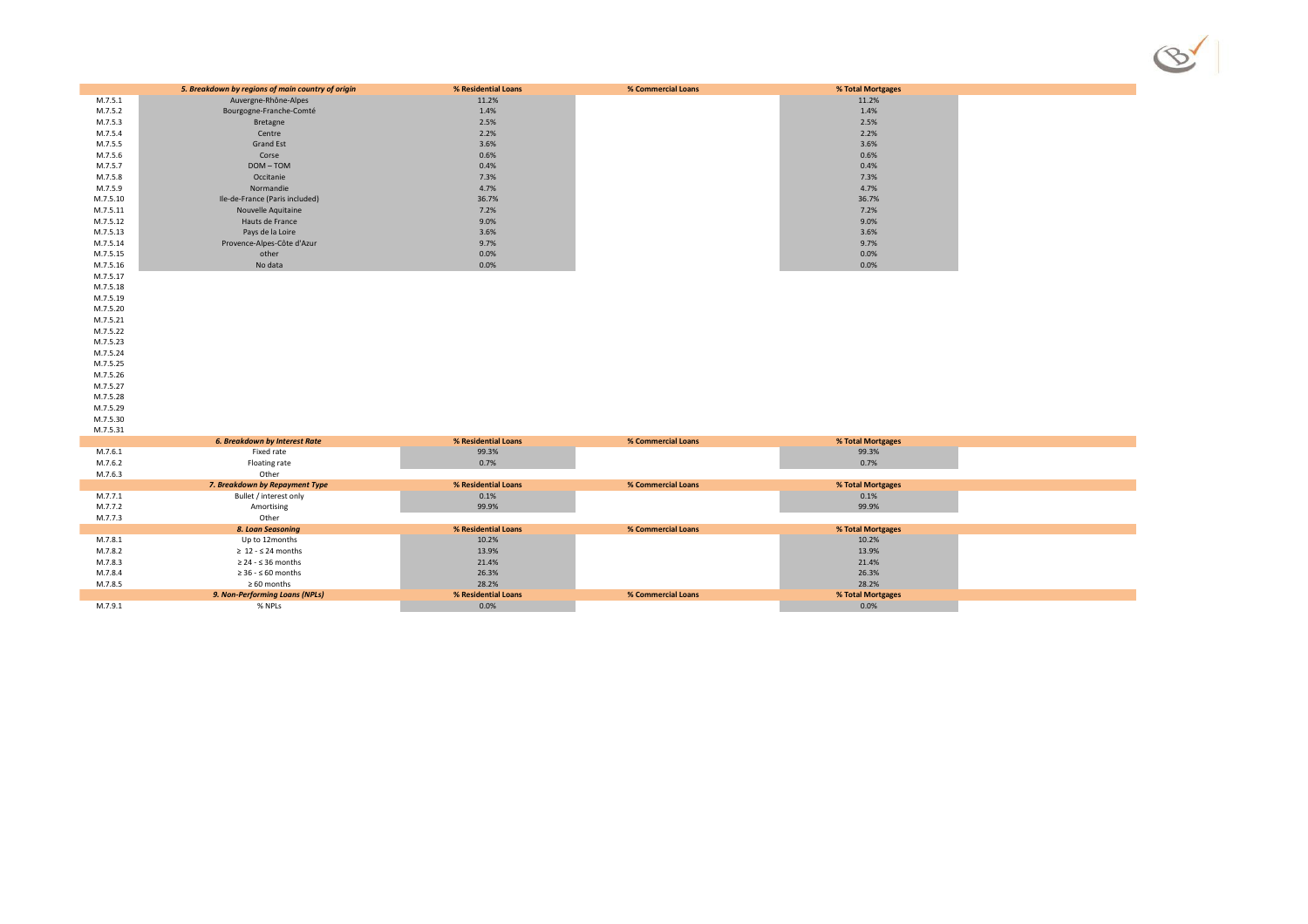|            | <b>7.A Residential Cover Pool</b>               |                   |                        |                     |                |
|------------|-------------------------------------------------|-------------------|------------------------|---------------------|----------------|
|            | <b>10. Loan Size Information</b>                | <b>Nominal</b>    | <b>Number of Loans</b> | % Residential Loans | % No. of Loans |
| M.7A.10.1  | Average loan size (000s)                        | 129.1             | 365,499                | 100.0%              | 100.0%         |
|            |                                                 |                   |                        |                     |                |
|            | By buckets (mn):                                |                   |                        |                     |                |
| M.7A.10.2  | $0-200k\epsilon$                                | 25,797.0          | 292,132                | 54.7%               | 79.9%          |
| M.7A.10.3  | 200-400k€                                       | 17,453.5          | 64,695                 | 37.0%               | 17.7%          |
| M.7A.10.4  | 400-600k€                                       | 3,927.0           | 8,660                  | 8.3%                | 2.4%           |
| M.7A.10.5  | 600-800k€                                       | 7.5               | 12                     | 0.0%                | 0.0%           |
| M.7A.10.6  | 800-1M€                                         | 0.0               | $\overline{0}$         | 0.0%                | $0.0\%$        |
| M.7A.10.7  | $>1M\epsilon$                                   | 0.0               | $\overline{0}$         | 0.0%                | 0.0%           |
| M.7A.10.8  |                                                 |                   |                        | 0.0%                | 0.0%           |
| M.7A.10.9  |                                                 |                   |                        | 0.0%                | 0.0%           |
| M.7A.10.10 |                                                 |                   |                        | 0.0%                | 0.0%           |
| M.7A.10.11 |                                                 |                   |                        | 0.0%                | 0.0%           |
| M.7A.10.12 |                                                 |                   |                        | 0.0%                | 0.0%           |
| M.7A.10.13 |                                                 |                   |                        | 0.0%                | $0.0\%$        |
| M.7A.10.14 |                                                 |                   |                        | 0.0%                | 0.0%           |
| M.7A.10.15 |                                                 |                   |                        | 0.0%                | 0.0%           |
| M.7A.10.16 |                                                 |                   |                        | 0.0%                | 0.0%           |
| M.7A.10.17 |                                                 |                   |                        | 0.0%                | 0.0%           |
| M.7A.10.18 |                                                 |                   |                        | 0.0%                | 0.0%           |
| M.7A.10.19 |                                                 |                   |                        | 0.0%                | 0.0%           |
| M.7A.10.20 |                                                 |                   |                        | 0.0%                | 0.0%           |
| M.7A.10.21 |                                                 |                   |                        | 0.0%                | 0.0%           |
| M.7A.10.22 |                                                 |                   |                        | 0.0%                | 0.0%           |
| M.7A.10.23 |                                                 |                   |                        | 0.0%                | $0.0\%$        |
| M.7A.10.24 |                                                 |                   |                        | 0.0%                | 0.0%           |
| M.7A.10.25 |                                                 |                   |                        | 0.0%                | 0.0%           |
| M.7A.10.26 |                                                 | Total<br>47,184.9 | 365,499                | 100.0%              | 100.0%         |
|            | 11. Loan to Value (LTV) Information - UNINDEXED | <b>Nominal</b>    | <b>Number of Loans</b> | % Residential Loans | % No. of Loans |
| M.7A.11.1  | Weighted Average LTV (%)                        | 68.8%             |                        |                     |                |
|            | By LTV buckets (mn):                            |                   |                        |                     |                |
| M.7A.11.2  | >0 - <=40 %                                     | 6,329.8           | 103,436                | 13.4%               | 28.3%          |
| M.7A.11.3  | >40 - <=50 %                                    | 4,174.2           | 38,642                 | 8.8%                | 10.6%          |
| M.7A.11.4  | $>50 - 50$ %                                    | 5,332.9           | 43,328                 | 11.3%               | 11.9%          |
| M.7A.11.5  | >60 - <=70 %                                    | 6,377.1           | 45,547                 | 13.5%               | 12.5%          |
| M.7A.11.6  | >70 - <=80 %                                    | 6,789.0           | 42,234                 | 14.4%               | 11.6%          |
| M.7A.11.7  | >80 - <=90 %                                    |                   |                        |                     | 11.6%          |
| M.7A.11.8  | >90 - <=100 %                                   | 7,873.3           | 42,266                 | 16.7%               | 11.4%          |
|            | >100%                                           | 8,772.9           | 41,754<br>8,292        | 18.6%<br>3.3%       | 2.3%           |
| M.7A.11.9  |                                                 | 1,535.7           |                        |                     |                |
| M.7A.11.10 |                                                 | Total<br>47,184.9 | 365,499                | 100.0%              | 100.0%         |

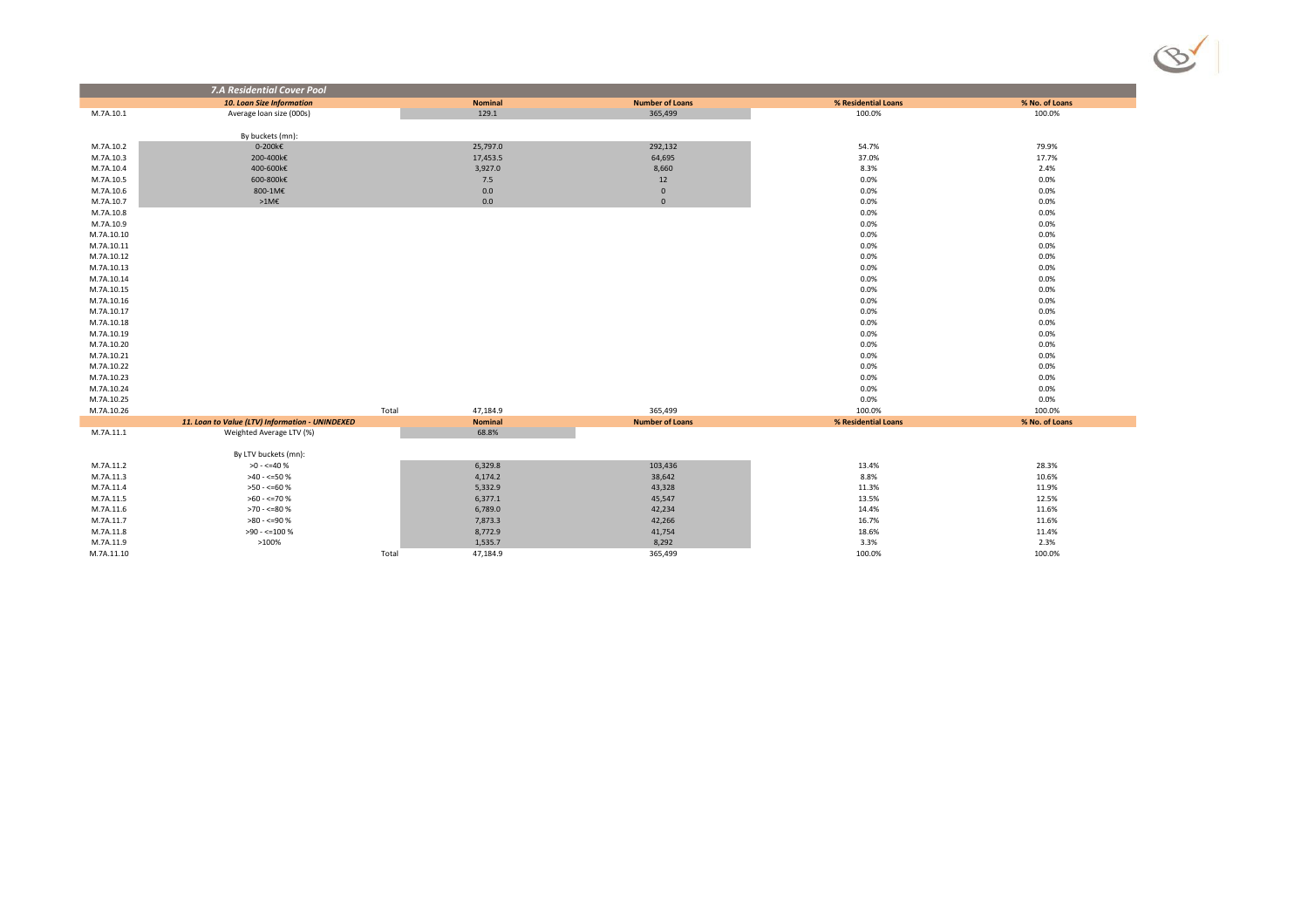|                          | 12. Loan to Value (LTV) Information - INDEXED                 | <b>Nominal</b>                  | <b>Number of Loans</b>     | % Residential Loans | % No. of Loans     |
|--------------------------|---------------------------------------------------------------|---------------------------------|----------------------------|---------------------|--------------------|
| M.7A.12.1                | Weighted Average LTV (%)                                      | 61.4%                           |                            |                     |                    |
|                          |                                                               |                                 |                            |                     |                    |
|                          | By LTV buckets (mn):                                          |                                 |                            |                     | 35.3%              |
| M.7A.12.2<br>M.7A.12.3   | $>0 - 540%$<br>$>40 - 50%$                                    | 8,919.9<br>5,623.1              | 129,093<br>47,815          | 18.9%<br>11.9%      | 13.1%              |
| M.7A.12.4                | >50 - <=60 %                                                  | 6,872.6                         | 50,334                     | 14.6%               | 13.8%              |
| M.7A.12.5                | $>60 - 50$                                                    | 7,124.9                         | 45,031                     | 15.1%               | 12.3%              |
| M.7A.12.6                | >70 - <=80 %                                                  | 7,121.9                         | 38,822                     | 15.1%               | 10.6%              |
| M.7A.12.7                | >80 - <=90 %                                                  | 6,990.4                         | 34,186                     | 14.8%               | 9.4%               |
| M.7A.12.8                | $>90 - 5100 %$                                                | 4,532.1                         | 20,218                     | 9.6%                | 5.5%               |
| M.7A.12.9                | >100%<br>Total                                                | 0.0                             | $\mathbf{0}$               | $0.0\%$             | 0.0%               |
| M.7A.12.10               | 13. Breakdown by type                                         | 47,184.9<br>% Residential Loans | 365,499                    | 100.0%              | 100.0%             |
| M.7A.13.1                | Owner occupied                                                | 78.6%                           |                            |                     |                    |
| M.7A.13.2                | Second home/Holiday houses                                    | 4.4%                            |                            |                     |                    |
| M.7A.13.3                | Buy-to-let/Non-owner occupied                                 | 17.0%                           |                            |                     |                    |
| M.7A.13.4                | Subsidised housing                                            |                                 |                            |                     |                    |
| M.7A.13.5                | Agricultural                                                  | $0.0\%$                         |                            |                     |                    |
| M.7A.13.6                | Other<br>14. Loan by Ranking                                  | 0.0%<br>% Residential Loans     |                            |                     |                    |
| M.7A.14.1                | 1st lien / No prior ranks                                     |                                 |                            |                     |                    |
| M.7A.14.2                | Guaranteed                                                    | 100.0%                          |                            |                     |                    |
| M.7A.14.3                | Other                                                         |                                 |                            |                     |                    |
|                          | 15. EPC Information of the financed RRE - optional            | <b>Nominal (mn)</b>             | <b>Number of dwellings</b> | % Residential Loans | % No. of Dwellings |
| M.7A.15.1                | TBC at a country level                                        |                                 |                            |                     |                    |
| M.7A.15.2<br>M.7A.15.3   | TBC at a country level<br>TBC at a country level              |                                 |                            |                     |                    |
| M.7A.15.4                | TBC at a country level                                        |                                 |                            |                     |                    |
| M.7A.15.5                | TBC at a country level                                        |                                 |                            |                     |                    |
| M.7A.15.6                | TBC at a country level                                        |                                 |                            |                     |                    |
| M.7A.15.7                | TBC at a country level                                        |                                 |                            |                     |                    |
| M.7A.15.8                | TBC at a country level                                        |                                 |                            |                     |                    |
| M.7A.15.9<br>M.7A.15.10  | TBC at a country level<br>TBC at a country level              |                                 |                            |                     |                    |
| M.7A.15.11               | TBC at a country level                                        |                                 |                            |                     |                    |
| M.7A.15.12               | TBC at a country level                                        |                                 |                            |                     |                    |
| M.7A.15.13               | TBC at a country level                                        |                                 |                            |                     |                    |
| M.7A.15.14               | TBC at a country level                                        |                                 |                            |                     |                    |
| M.7A.15.15               | TBC at a country level                                        |                                 |                            |                     |                    |
| M.7A.15.16<br>M.7A.15.17 | TBC at a country level                                        |                                 |                            |                     |                    |
| M.7A.15.18               | TBC at a country level<br>no data                             |                                 |                            |                     |                    |
| M.7A.15.19               | Total                                                         | $\mathbf 0$                     | 0                          | 0.0%                | 0.0%               |
|                          | 16. Average energy use intensity (kWh/m2 per year) - optional | <b>Nominal (mn)</b>             | <b>Number of dwellings</b> | % Residential Loans | % No. of Dwellings |
| M.7A.16.1                | TBC at a country level                                        |                                 |                            |                     |                    |
| M.7A.16.2                | TBC at a country level                                        |                                 |                            |                     |                    |
| M.7A.16.3                | TBC at a country level                                        |                                 |                            |                     |                    |
| M.7A.16.4<br>M.7A.16.5   | TBC at a country level<br>TBC at a country level              |                                 |                            |                     |                    |
| M.7A.16.6                | TBC at a country level                                        |                                 |                            |                     |                    |
| M.7A.16.7                | TBC at a country level                                        |                                 |                            |                     |                    |
| M.7A.16.8                | TBC at a country level                                        |                                 |                            |                     |                    |
| M.7A.16.9                | TBC at a country level                                        |                                 |                            |                     |                    |
| M.7A.16.10               | TBC at a country level                                        |                                 |                            |                     |                    |
| M.7A.16.11<br>M.7A.16.12 | TBC at a country level<br>TBC at a country level              |                                 |                            |                     |                    |
| M.7A.16.13               | TBC at a country level                                        |                                 |                            |                     |                    |
| M.7A.16.14               | TBC at a country level                                        |                                 |                            |                     |                    |
| M.7A.16.15               | TBC at a country level                                        |                                 |                            |                     |                    |
| M.7A.16.16               | TBC at a country level                                        |                                 |                            |                     |                    |
| M.7A.16.17               | TBC at a country level                                        |                                 |                            |                     |                    |
| M.7A.16.18<br>M.7A.16.19 | no data<br>Total                                              | $\Omega$                        |                            |                     |                    |
|                          | 17. Property Age Structure - optional                         | <b>Nominal (mn)</b>             | <b>Number of dwellings</b> | % Residential Loans | % No. of Dwellings |
| M.7A.17.1                | older than 1919                                               |                                 |                            |                     |                    |
| M.7A.17.2                | 1919 - 1945                                                   |                                 |                            |                     |                    |
| M.7A.17.3                | 1946 - 1960                                                   |                                 |                            |                     |                    |

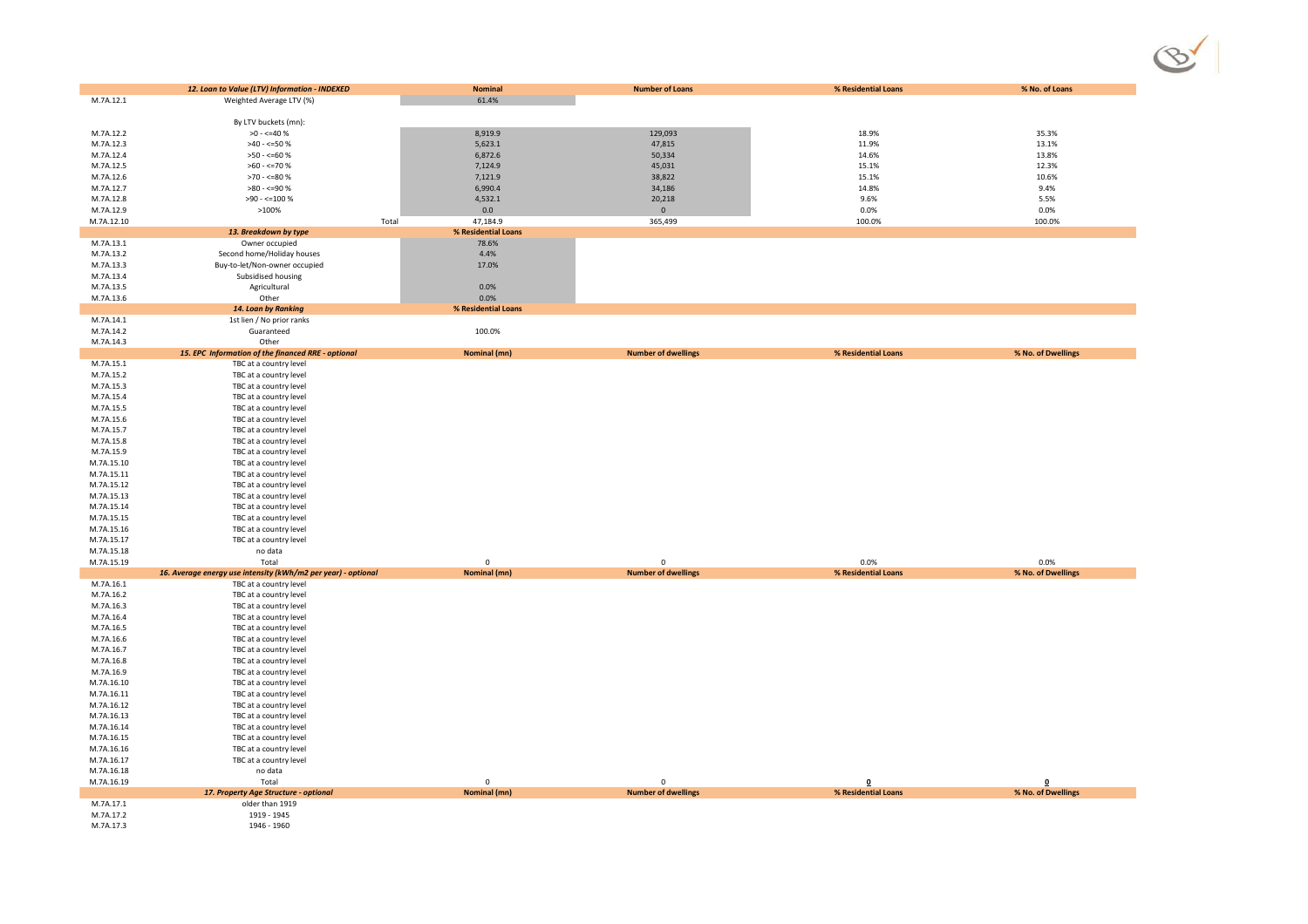| M.7A.17.4  | 1961 - 1970                                      |                     |                            |                     |                    |
|------------|--------------------------------------------------|---------------------|----------------------------|---------------------|--------------------|
| M.7A.17.5  | 1971 - 1980                                      |                     |                            |                     |                    |
| M.7A.17.6  | 1981 - 1990                                      |                     |                            |                     |                    |
| M.7A.17.7  | 1991 - 2000                                      |                     |                            |                     |                    |
| M.7A.17.8  | 2001 - 2005                                      |                     |                            |                     |                    |
| M.7A.17.9  | 2006 and later                                   |                     |                            |                     |                    |
| M.7A.17.10 | no data                                          |                     |                            |                     |                    |
| M.7A.17.11 | Total                                            | $\mathbf 0$         | $\mathbf 0$                | 0.0%                | $0.0\%$            |
|            | 18. Dwelling type - optional                     | <b>Nominal</b> (mn) | <b>Number of dwellings</b> | % Residential Loans | % No. of Dwellings |
| M.7A.18.1  | House, detached or semi-detached                 |                     |                            |                     |                    |
| M.7A.18.2  | Flat or Apartment                                |                     |                            |                     |                    |
| M.7A.18.3  | Bungalow                                         |                     |                            |                     |                    |
| M.7A.18.4  | <b>Terraced House</b>                            |                     |                            |                     |                    |
| M.7A.18.5  | <b>Multifamily House</b>                         |                     |                            |                     |                    |
| M.7A.18.6  | Land Only                                        |                     |                            |                     |                    |
| M.7A.18.7  | other                                            |                     |                            |                     |                    |
| M.7A.18.8  | Total                                            | 0.0                 | 0.0                        | 0.0%                | $0.0\%$            |
|            | 19. New Residential Property - optional          | <b>Nominal (mn)</b> | <b>Number of dwellings</b> | % Residential Loans | % No. of Dwellings |
| M.7A.19.1  | New Property                                     |                     |                            |                     |                    |
| M.7A.19.2  | <b>Existing property</b>                         |                     |                            |                     |                    |
| M.7A.19.3  | other                                            |                     |                            |                     |                    |
| M.7A.19.4  | no data                                          |                     |                            |                     |                    |
| M.7A.19.5  | Total                                            | $\mathbf 0$         | $\mathbf 0$                | 0.0%                | $0.0\%$            |
|            | 20. CO2 emission (kg of CO2 per year) - optional | <b>Nominal (mn)</b> | <b>Number of dwellings</b> | % Residential Loans | % No. of Dwellings |
| M.7A.20.1  | TBC at a country level                           | [For completion]    | [For completion]           |                     |                    |
| M.7A.20.2  | TBC at a country level                           | [For completion]    | [For completion]           |                     |                    |
| M.7A.20.3  | TBC at a country level                           | [For completion]    | [For completion]           |                     |                    |
| M.7A.20.4  | TBC at a country level                           | [For completion]    | [For completion]           |                     |                    |
| M.7A.20.5  | TBC at a country level                           | [For completion]    | [For completion]           |                     |                    |
| M.7A.20.6  | TBC at a country level                           | [For completion]    | [For completion]           |                     |                    |
| M.7A.20.7  | TBC at a country level                           | [For completion]    | [For completion]           |                     |                    |
| M.7A.20.8  | TBC at a country level                           | [For completion]    | [For completion]           |                     |                    |
| M.7A.20.9  | TBC at a country level                           | [For completion]    | [For completion]           |                     |                    |
| M.7A.20.10 | TBC at a country level                           | [For completion]    | [For completion]           |                     |                    |
| M.7A.20.11 | TBC at a country level                           | [For completion]    | [For completion]           |                     |                    |
| M.7A.20.12 | TBC at a country level                           | [For completion]    | [For completion]           |                     |                    |
| M.7A.20.13 | TBC at a country level                           | [For completion]    | [For completion]           |                     |                    |
| M.7A.20.14 | TBC at a country level                           | [For completion]    | [For completion]           |                     |                    |
| M.7A.20.15 | TBC at a country level                           | [For completion]    | [For completion]           |                     |                    |
| M.7A.20.16 | TBC at a country level                           | [For completion]    | [For completion]           |                     |                    |
| M.7A.20.17 | TBC at a country level                           | [For completion]    | [For completion]           |                     |                    |
| M.7A.20.18 | no data                                          | [For completion]    | [For completion]           |                     |                    |
| M.7A.20.19 | Total                                            | 0.0                 | $\overline{0}$             |                     |                    |
| M.7A.20.20 |                                                  |                     |                            |                     |                    |
| M.7A.20.21 |                                                  |                     |                            |                     |                    |
| M.7A.20.22 |                                                  |                     |                            |                     |                    |
| M.7A.20.23 |                                                  |                     |                            |                     |                    |
| M.7A.20.24 |                                                  |                     |                            |                     |                    |
| M.7A.20.25 |                                                  |                     |                            |                     |                    |
| M.7A.20.26 |                                                  |                     |                            |                     |                    |
| M.7A.20.27 |                                                  |                     |                            |                     |                    |
| M.7A.20.28 |                                                  |                     |                            |                     |                    |
| M.7A.20.29 |                                                  |                     |                            |                     |                    |
| M.7A.20.30 |                                                  |                     |                            |                     |                    |
| M.7A.20.31 |                                                  |                     |                            |                     |                    |
| M.7A.20.32 |                                                  |                     |                            |                     |                    |
| M.7A.20.33 |                                                  |                     |                            |                     |                    |
|            |                                                  |                     |                            |                     |                    |
| M.7A.20.34 |                                                  |                     |                            |                     |                    |
| M.7A.20.35 |                                                  |                     |                            |                     |                    |
| M.7A.20.36 |                                                  |                     |                            |                     |                    |
| M.7A.20.37 |                                                  |                     |                            |                     |                    |
| M.7A.20.38 |                                                  |                     |                            |                     |                    |
| M.7A.20.39 |                                                  |                     |                            |                     |                    |
| M.7A.20.40 |                                                  |                     |                            |                     |                    |
| M.7A.20.41 |                                                  |                     |                            |                     |                    |
| M.7A.20.42 |                                                  |                     |                            |                     |                    |
| M.7A.20.43 |                                                  |                     |                            |                     |                    |
| M.7A.20.44 |                                                  |                     |                            |                     |                    |



- 
- 
- 
- 
- 
- 
- 
- 
- 
- 
-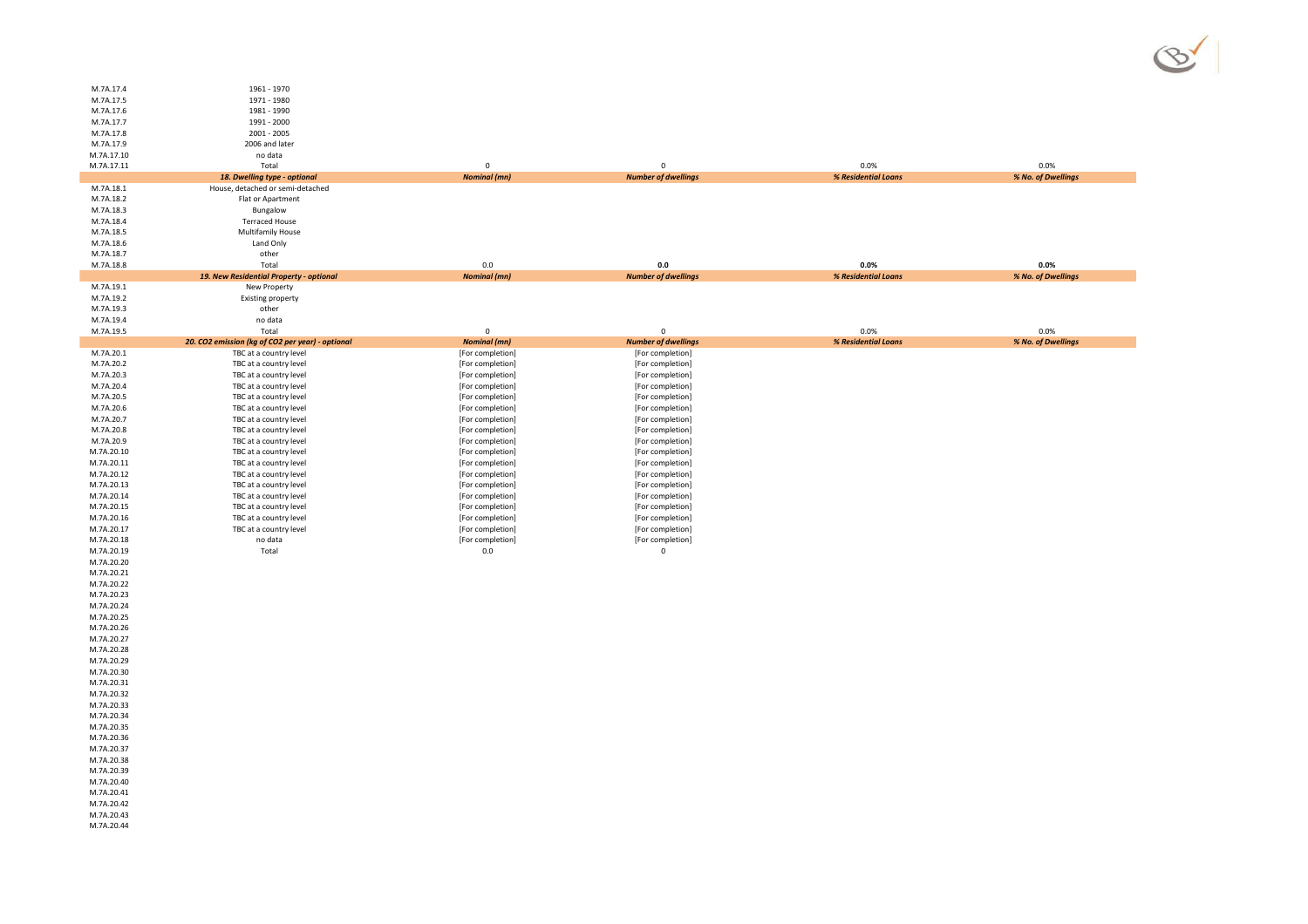M.7A.20.45 M.7A.20.46 M.7A.20.47 M.7A.20.48

П

| <b>171.7 A. ZU. 40</b> |                                 |       |                |                        |                    |                |
|------------------------|---------------------------------|-------|----------------|------------------------|--------------------|----------------|
|                        | <b>7B Commercial Cover Pool</b> |       |                |                        |                    |                |
|                        | 21. Loan Size Information       |       | <b>Nominal</b> | <b>Number of Loans</b> | % Commercial Loans | % No. of Loans |
| M.7B.20.1              | Average loan size (000s)        |       |                |                        |                    |                |
|                        |                                 |       |                |                        |                    |                |
|                        | By buckets (mn):                |       |                |                        |                    |                |
| M.7B.20.2              | TBC at a country level          |       |                |                        |                    |                |
| M.7B.20.3              | TBC at a country level          |       |                |                        |                    |                |
| M.7B.20.4              | TBC at a country level          |       |                |                        |                    |                |
| M.7B.20.5              | TBC at a country level          |       |                |                        |                    |                |
| M.7B.20.6              | TBC at a country level          |       |                |                        |                    |                |
| M.7B.20.7              | TBC at a country level          |       |                |                        |                    |                |
| M.7B.20.8              | TBC at a country level          |       |                |                        |                    |                |
| M.7B.20.9              | TBC at a country level          |       |                |                        |                    |                |
| M.7B.20.10             | TBC at a country level          |       |                |                        |                    |                |
| M.7B.20.11             | TBC at a country level          |       |                |                        |                    |                |
| M.7B.20.12             | TBC at a country level          |       |                |                        |                    |                |
| M.7B.20.13             | TBC at a country level          |       |                |                        |                    |                |
| M.7B.20.14             | TBC at a country level          |       |                |                        |                    |                |
| M.7B.20.15             | TBC at a country level          |       |                |                        |                    |                |
| M.7B.20.16             | TBC at a country level          |       |                |                        |                    |                |
| M.7B.20.17             | TBC at a country level          |       |                |                        |                    |                |
| M.7B.20.18             | TBC at a country level          |       |                |                        |                    |                |
| M.7B.20.19             | TBC at a country level          |       |                |                        |                    |                |
| M.7B.20.20             | TBC at a country level          |       |                |                        |                    |                |
| M.7B.20.21             | TBC at a country level          |       |                |                        |                    |                |
| M.7B.20.22             | TBC at a country level          |       |                |                        |                    |                |
| M.7B.20.23             | TBC at a country level          |       |                |                        |                    |                |
| M.7B.20.24             | TBC at a country level          |       |                |                        |                    |                |
| M.7B.20.25             | TBC at a country level          |       |                |                        |                    |                |
| M.7B.20.26             |                                 | Total | 0.0            | 0.0                    | $0.0\%$            | 0.0%           |
|                        |                                 |       |                |                        |                    |                |

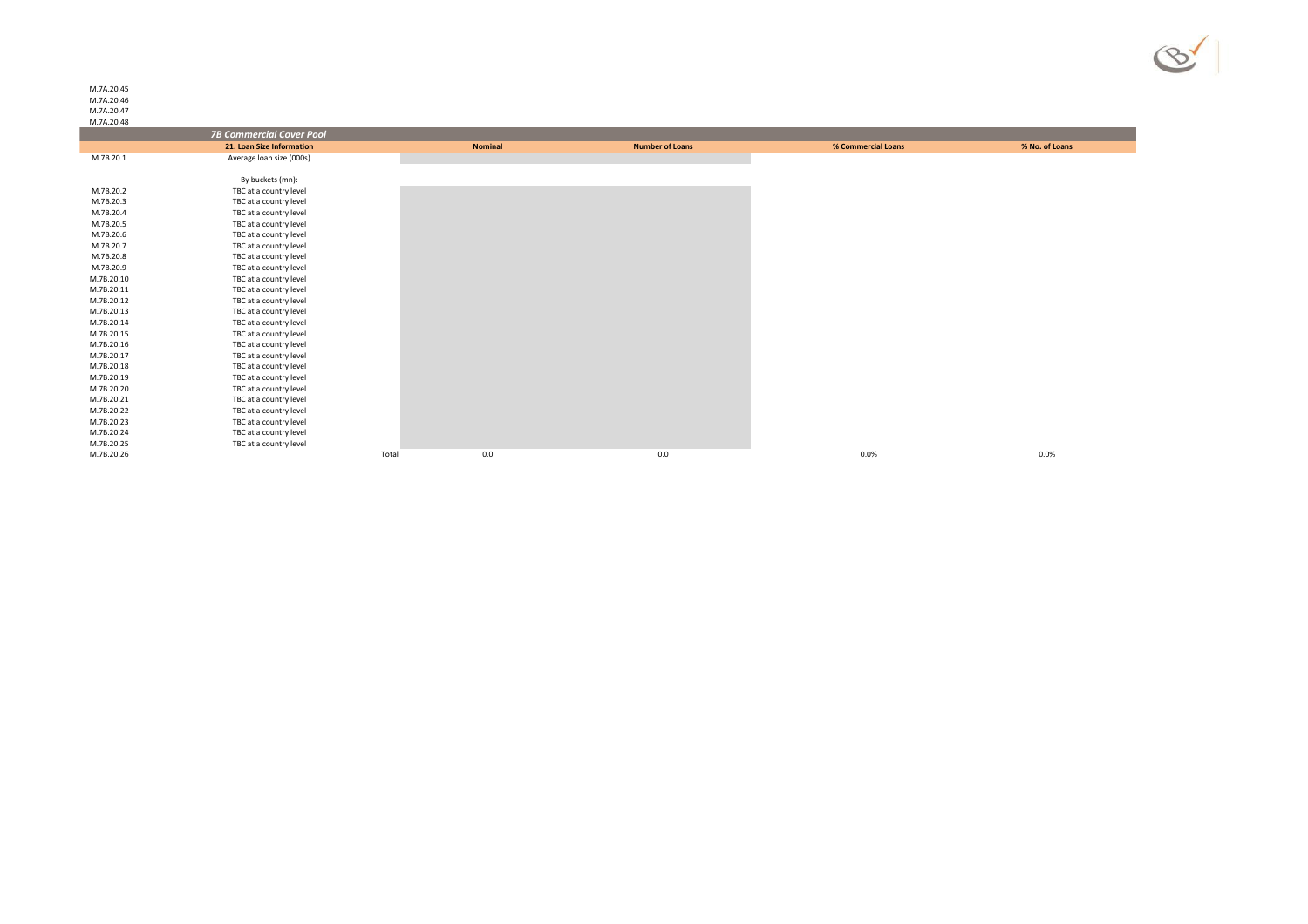|            | 22. Loan to Value (LTV) Information - UNINDEXED  |       | <b>Nominal</b>     | <b>Number of Loans</b> | % Commercial Loans | % No. of Loans |
|------------|--------------------------------------------------|-------|--------------------|------------------------|--------------------|----------------|
| M.7B.21.1  | Weighted Average LTV (%)                         |       |                    |                        |                    |                |
|            |                                                  |       |                    |                        |                    |                |
|            | By LTV buckets (mn):                             |       |                    |                        |                    |                |
| M.7B.21.2  | $>0 - 540%$                                      |       |                    |                        |                    |                |
| M.7B.21.3  | $>40 - 50%$                                      |       |                    |                        |                    |                |
| M.7B.21.4  | >50 - <=60 %                                     |       |                    |                        |                    |                |
| M.7B.21.5  | $>60 - 50$                                       |       |                    |                        |                    |                |
| M.7B.21.6  | >70 - <=80 %                                     |       |                    |                        |                    |                |
| M.7B.21.7  | >80 - <=90 %                                     |       |                    |                        |                    |                |
| M.7B.21.8  | >90 - <=100 %                                    |       |                    |                        |                    |                |
| M.7B.21.9  | >100%                                            |       |                    |                        |                    |                |
| M.7B.21.10 |                                                  | Total | 0.0                | $\mathbf 0$            | 0.0%               | $0.0\%$        |
|            | 23. Loan to Value (LTV) Information - INDEXED    |       | <b>Nominal</b>     | <b>Number of Loans</b> | % Commercial Loans | % No. of Loans |
| M.7B.22.1  | Weighted Average LTV (%)                         |       |                    |                        |                    |                |
|            |                                                  |       |                    |                        |                    |                |
|            | By LTV buckets (mn):                             |       |                    |                        |                    |                |
| M.7B.22.2  | $>0 - 540%$                                      |       |                    |                        |                    |                |
| M.7B.22.3  | $>40 - 50%$                                      |       |                    |                        |                    |                |
| M.7B.22.4  | >50 - <=60 %                                     |       |                    |                        |                    |                |
| M.7B.22.5  | >60 - <=70 %                                     |       |                    |                        |                    |                |
| M.7B.22.6  | >70 - <=80 %                                     |       |                    |                        |                    |                |
| M.7B.22.7  | >80 - <=90 %                                     |       |                    |                        |                    |                |
| M.7B.22.8  | $>90 - 5100 %$                                   |       |                    |                        |                    |                |
| M.7B.22.9  | >100%                                            |       |                    |                        |                    |                |
| M.7B.22.10 |                                                  | Total | 0.0                | $\mathbf 0$            | 0.0%               | 0.0%           |
|            | 24. Breakdown by Type                            |       | % Commercial loans |                        |                    |                |
| M.7B.23.1  | Retail                                           |       |                    |                        |                    |                |
| M.7B.23.2  | Office                                           |       |                    |                        |                    |                |
| M.7B.23.3  | Hotel/Tourism                                    |       |                    |                        |                    |                |
| M.7B.23.4  | Shopping malls                                   |       |                    |                        |                    |                |
| M.7B.23.5  | Industry                                         |       |                    |                        |                    |                |
| M.7B.23.6  | Agriculture                                      |       |                    |                        |                    |                |
| M.7B.23.7  | Other commercially used                          |       |                    |                        |                    |                |
| M.7B.23.8  | Hospital                                         |       |                    |                        |                    |                |
| M.7B.23.9  | School                                           |       |                    |                        |                    |                |
| M.7B.23.10 | other RE with a social relevant purpose          |       |                    |                        |                    |                |
| M.7B.23.11 | Land                                             |       |                    |                        |                    |                |
| M.7B.23.12 | Property developers / Bulding under construction |       |                    |                        |                    |                |
| M.7B.23.13 | Other                                            |       |                    |                        |                    |                |

| À |  |
|---|--|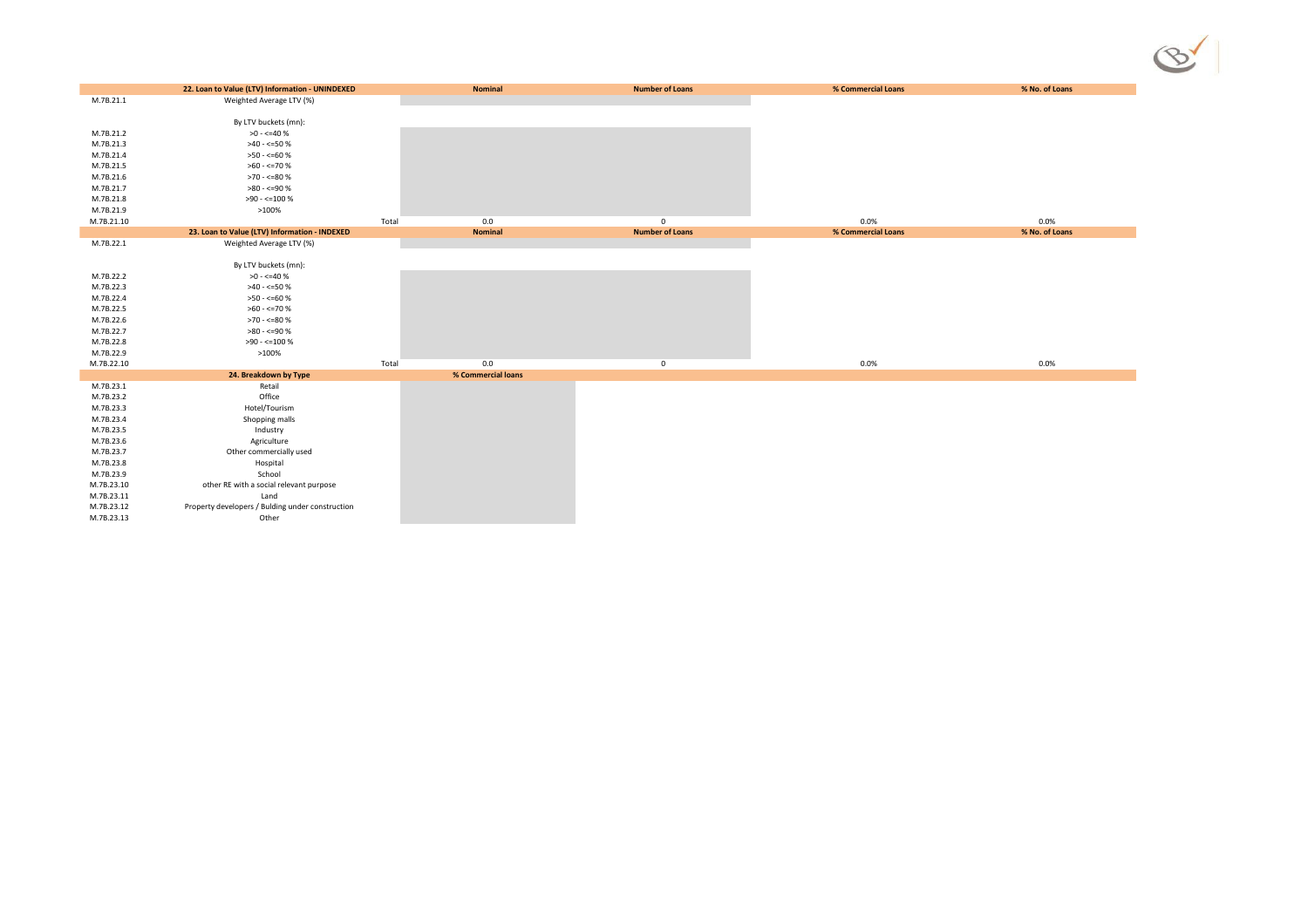|                     | <b>C. Harmonised Transparency Template - Glossary</b>                                                                                                  | <b>HTT 2022</b>                                                                                                                                                                                                                                                                                                                                                                                                                                                                                                                                                                                                                                                                                                                                                                                                                                                                                                                                                              |
|---------------------|--------------------------------------------------------------------------------------------------------------------------------------------------------|------------------------------------------------------------------------------------------------------------------------------------------------------------------------------------------------------------------------------------------------------------------------------------------------------------------------------------------------------------------------------------------------------------------------------------------------------------------------------------------------------------------------------------------------------------------------------------------------------------------------------------------------------------------------------------------------------------------------------------------------------------------------------------------------------------------------------------------------------------------------------------------------------------------------------------------------------------------------------|
|                     | The definitions below reflect the national specificities                                                                                               |                                                                                                                                                                                                                                                                                                                                                                                                                                                                                                                                                                                                                                                                                                                                                                                                                                                                                                                                                                              |
| <b>Field Number</b> | 1. Glossary - Standard Harmonised Items                                                                                                                | <b>Definition</b>                                                                                                                                                                                                                                                                                                                                                                                                                                                                                                                                                                                                                                                                                                                                                                                                                                                                                                                                                            |
| HG.1.1              | <b>OC Calculation: Actual</b>                                                                                                                          | <b>Nominal Overcollateralisation "OC" ratio:</b><br>The OC ratio as established to comply with contractual and rating agencies minimum require<br>rate calculated by dividing the nominal outstanding amount of eligible assets (substitute ass<br>interests excluded) by the nominal amount of covered bonds (after taking into account if an<br>currency swaps and accrued interests excluded).                                                                                                                                                                                                                                                                                                                                                                                                                                                                                                                                                                            |
| HG.1.2              | <b>OC Calculation: Legal minimum</b>                                                                                                                   | The most restricting OC rate required by the rating agencies is disclosed in this report<br>Legal "Coverage ratio" :<br>This ratio is calculated by dividing the total assets amount (including accrued interests, subst<br>other assets as prepayments and net accrued incomes on derivatives) by the amount of priv<br>accrued interests included (covered bonds, sums due on derivatives and collateral managem<br>eligible assets are transfered into the cover pool using guaranteed loans, the amount of the<br>the assets amount is replaced by the amount of the eligible assets pledged as collateral.<br>Following amendments to the French covered bond legal framework for sociétés de credit fo<br>financement de l'habitat (SFH) that came into force on 28 May 2014 (published in JO nº0123<br>a cap on intragroup exposure has been set at 25% of non-privileged resources and the legal<br>collateralisation raised to 105%, from 102%, on a nominal basis. |
|                     |                                                                                                                                                        | The legislation requires that a legal coverage ratio is calculated a posteriori on the basis of the<br>figures twice a year : as of December 31st and June 30th and on unaudited accounting figure<br>These legal ratios are audited and available within a period of three months following the ca<br>provided as an additional information. As a consequence, the current ratio, calculated on a c<br>unaudited when the report is published and is based on forecast amounts as of the end of e                                                                                                                                                                                                                                                                                                                                                                                                                                                                           |
| HG.1.3              | <b>OC Calculation: Committed</b>                                                                                                                       | calculated in the frame of the approval of the funding programme of the issuer.<br>"Committed" OC is equal to Contractual OC in order to reassure Rating Agencies.<br>Interest Rate Types in the cover-pool of SG SFH are mainly fixed interest rates, and also float<br>"Floating" includes loans with with interest rate reset periods exceeding one year (e.g. loan<br>CMS 5Y with an interest rate reset every five years)                                                                                                                                                                                                                                                                                                                                                                                                                                                                                                                                               |
| HG.1.4              | <b>Interest Rate Types</b>                                                                                                                             | "Mixed" is used for loans with a combination of fixed, capped or floating periods (e.g. 10 yea<br>fixed rate switching to floating).                                                                                                                                                                                                                                                                                                                                                                                                                                                                                                                                                                                                                                                                                                                                                                                                                                         |
|                     |                                                                                                                                                        | Interest Rate Types of the Covered Bonds of SG SFH are mainly Fixed coupon, and also Float<br>Interest Rate Types of the Assets of SG SFH are mainly Fixed interest rates, and also Floating<br><b>Contractual maturities:</b><br>Contractual maturities are calculated assuming a zero prepayment scenario on the cover po<br>Regarding covered bonds and substitute assets, contractual maturity is calculated according<br>Regarding soft bullet covered bonds, contractual maturity is calculated according to the init<br>maturity without any extension.                                                                                                                                                                                                                                                                                                                                                                                                               |
| HG.1.5              | Maturity Buckets of Cover assets [i.e. how is the contractual and/or expected maturity defined? What<br>assumptions eg, in terms of prepayments? etc.] | <b>Expected maturities:</b><br>Expected WAL and maturities of the cover pool assets are calculated assuming an average p<br>prepayment rate observed over the last year.<br>The substitute assets being actually composed of cash and term deposits to financial instituted<br>maturity is assumed to be equal to their contractual one.<br>Regarding soft bullet covered bonds, expected maturity is calculated according to the legal                                                                                                                                                                                                                                                                                                                                                                                                                                                                                                                                      |



tual and rating agencies minimum requirements is a nominal gamount of eligible assets (substitute assets and accrued red bonds (after taking into account if any interest rate or

amount (including accrued interests, substitute assets and mes on derivatives) by the amount of priviledged debts ue on derivatives and collateral management fees). When the ing guaranteed loans, the amount of the guaranteed loans in the assets pledged as collateral. d legal framework for sociétés de credit foncier (SCF) and sociétés de

em 28 May 2014 (published in JO nº0123 of 28 May 2014), of non-privileged resources and the legal minimum ominal basis.

is calculated a posteriori on the basis of the audited accounting

: 30th and on unaudited accounting figures as of March 31st and September 30th.

a period of three months following the calculation reference date. The last audited ratio is

uence, the current ratio, calculated on a quarterly basis, is provisionnal  $/$ 

ed on forecast amounts as of the end of each quarter,

mainly fixed interest rates, and also floating interest rates.

et periods exceeding one year (e.g. loan indexed on

ed, capped or floating periods (e.g. 10 years initial

I are mainly Fixed coupon, and also Floating coupon mainly based on EIBEUR3M. inly Fixed interest rates, and also Floating interest rates.

ero prepayment scenario on the cover pool assets.

ntractual maturity is calculated according to the legal final maturity.

haturity is calculated according to the initital legal final

ets are calculated assuming an average percentage of

ash and term deposits to financial institutions, their expected

turity is calculated according to the legal final

maturity including the extended maturity of 1 year.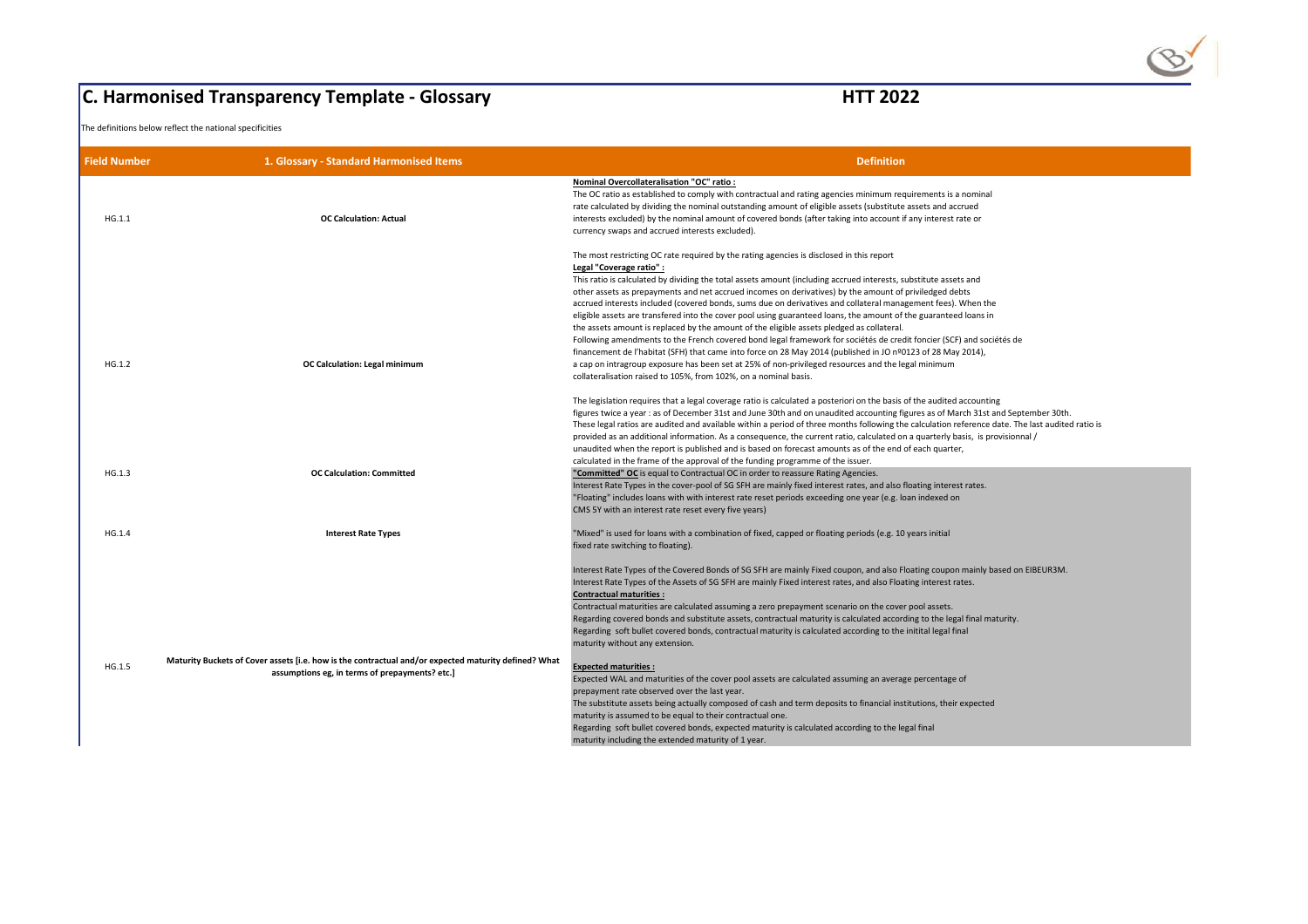| HG.1.6             | Maturity Buckets of Covered Bonds [i.e. how is the contractual and/or expected maturity defined? What<br>maturity structure (hard bullet, soft bullet, conditional pass through)? Under what<br>conditions/circumstances? Etc.] | "Contractual maturities" and "Expected maturities" : see above.<br>Maturity structure is Hard Bullet for initial Covered Bonds.<br>Maturity structure has been Soft Bullet for Covered Bonds emission since 2015. |
|--------------------|---------------------------------------------------------------------------------------------------------------------------------------------------------------------------------------------------------------------------------|-------------------------------------------------------------------------------------------------------------------------------------------------------------------------------------------------------------------|
|                    |                                                                                                                                                                                                                                 | <b>Unindexed current LTV:</b>                                                                                                                                                                                     |
|                    |                                                                                                                                                                                                                                 | Unindexed LTV is calculated on the basis of the current outstanding amount of the loans and the initial                                                                                                           |
|                    |                                                                                                                                                                                                                                 | valuation / price of the residential assets.                                                                                                                                                                      |
| HG.1.7             | <b>LTVs: Definition</b>                                                                                                                                                                                                         |                                                                                                                                                                                                                   |
|                    |                                                                                                                                                                                                                                 | <b>Indexed current LTV:</b>                                                                                                                                                                                       |
|                    |                                                                                                                                                                                                                                 | Indexed LTV is calculated on the basis of the current outstanding amount of the loans to the appraised                                                                                                            |
|                    |                                                                                                                                                                                                                                 | values or prices of the residential assets using an indexation methodology.                                                                                                                                       |
| HG.1.8             | LTVs: Calculation of property/shipping value                                                                                                                                                                                    | The current residential values / prices are calculated based on INSEE Index publicated on the following webside address:<br>http://www.bdm.insee.fr                                                               |
|                    | LTVs: Applied property/shipping valuation techniques, including whether use of index, Automated                                                                                                                                 | Current value of residential home loans is calculated automatically but also controlled twice a year both internally                                                                                              |
| HG.1.9             | Valuation Model (AVM) or on-site audits                                                                                                                                                                                         | and by the Contrôleur Spécifique                                                                                                                                                                                  |
|                    |                                                                                                                                                                                                                                 | The LTV is calculated on a quarterly frequency.                                                                                                                                                                   |
| HG.1.10            | LTVs: Frequency and time of last valuation                                                                                                                                                                                      | There is always a gap of one quarter between the last LTV valuation and the date of the quarterly ECBC Report.                                                                                                    |
|                    |                                                                                                                                                                                                                                 | The SG SFH cover pool is 100% made of french residential home loans totally guaranteed by Credit Logement                                                                                                         |
|                    |                                                                                                                                                                                                                                 | Each table reported in section 4 display information on this french residential fome loan cover pool                                                                                                              |
|                    |                                                                                                                                                                                                                                 | There is no residential mortgage in the SG SFH cover pool                                                                                                                                                         |
|                    |                                                                                                                                                                                                                                 | There is only residential with guarantee insurance in the SG SFH cover pool                                                                                                                                       |
| HG.1.11            | Explain how mortgage types are defined whether for residential housing, multi-family housing,                                                                                                                                   |                                                                                                                                                                                                                   |
|                    | commercial real estate, etc. Same for shipping where relecvant                                                                                                                                                                  | <b>Geographical distribution / regional breakdown:</b><br>The geographical breakdown of assets takes into account the location of the property which is refinanced                                                |
|                    |                                                                                                                                                                                                                                 | by the guaranteed loans                                                                                                                                                                                           |
|                    |                                                                                                                                                                                                                                 | The geographical breakdown of assets shall take into account the location of the pledged property for                                                                                                             |
|                    |                                                                                                                                                                                                                                 | residential mortgages and the location of the property which is refinanced by the loan in the case of guaranteed loans.                                                                                           |
| HG.1.12            | Hedging Strategy (please explain how you address interest rate and currency risk)                                                                                                                                               | Société Générale SFH has set up an Asset Liabilities Management restructuring to optimize the hedging                                                                                                             |
|                    |                                                                                                                                                                                                                                 | strategy of the Issuer and based on natural hedging between Cover-pool and Covered Bonds.                                                                                                                         |
| HG.1.13            | <b>Non-performing loans</b>                                                                                                                                                                                                     | There are no non-performing loans in the cover-pool of SG SFH.                                                                                                                                                    |
| OHG.1.1            | NPV assumptions (when stated)                                                                                                                                                                                                   |                                                                                                                                                                                                                   |
| OHG.1.2            |                                                                                                                                                                                                                                 |                                                                                                                                                                                                                   |
| OHG.1.3<br>OHG.1.4 |                                                                                                                                                                                                                                 |                                                                                                                                                                                                                   |
| OHG.1.5            |                                                                                                                                                                                                                                 |                                                                                                                                                                                                                   |
|                    | 2. Glossary - ESG items (optional)                                                                                                                                                                                              | <b>Definition</b>                                                                                                                                                                                                 |
| HG.2.1             | Sustainability - strategy pursued in the cover pool                                                                                                                                                                             | [For completion]                                                                                                                                                                                                  |
| HG.2.2             | Subsidised Housing (definitions of affordable, social housing)                                                                                                                                                                  | [For completion]                                                                                                                                                                                                  |
| HG.2.3             | <b>New Property and Existing Property</b>                                                                                                                                                                                       | [For completion]                                                                                                                                                                                                  |
| OHG.2.1            |                                                                                                                                                                                                                                 |                                                                                                                                                                                                                   |
| OHG.2.2            |                                                                                                                                                                                                                                 |                                                                                                                                                                                                                   |
| OHG.2.3            |                                                                                                                                                                                                                                 |                                                                                                                                                                                                                   |
| OHG.2.4<br>OHG.2.5 |                                                                                                                                                                                                                                 |                                                                                                                                                                                                                   |
| OHG.2.6            |                                                                                                                                                                                                                                 |                                                                                                                                                                                                                   |
| OHG.2.7            |                                                                                                                                                                                                                                 |                                                                                                                                                                                                                   |
| OHG.2.8            |                                                                                                                                                                                                                                 |                                                                                                                                                                                                                   |
| OHG.2.9            | -S                                                                                                                                                                                                                              |                                                                                                                                                                                                                   |
| OHG.2.10           |                                                                                                                                                                                                                                 |                                                                                                                                                                                                                   |
| OHG.2.11           |                                                                                                                                                                                                                                 |                                                                                                                                                                                                                   |
| OHG.2.12           |                                                                                                                                                                                                                                 |                                                                                                                                                                                                                   |
|                    | 3. Reason for No Data                                                                                                                                                                                                           | Value                                                                                                                                                                                                             |
| HG.3.1             | Not applicable for the jurisdiction                                                                                                                                                                                             | ND1                                                                                                                                                                                                               |
| HG.3.2             | Not relevant for the issuer and/or CB programme at the present time                                                                                                                                                             | ND <sub>2</sub>                                                                                                                                                                                                   |
| HG.3.3             | Not available at the present time                                                                                                                                                                                               | ND3                                                                                                                                                                                                               |



- 
- 
-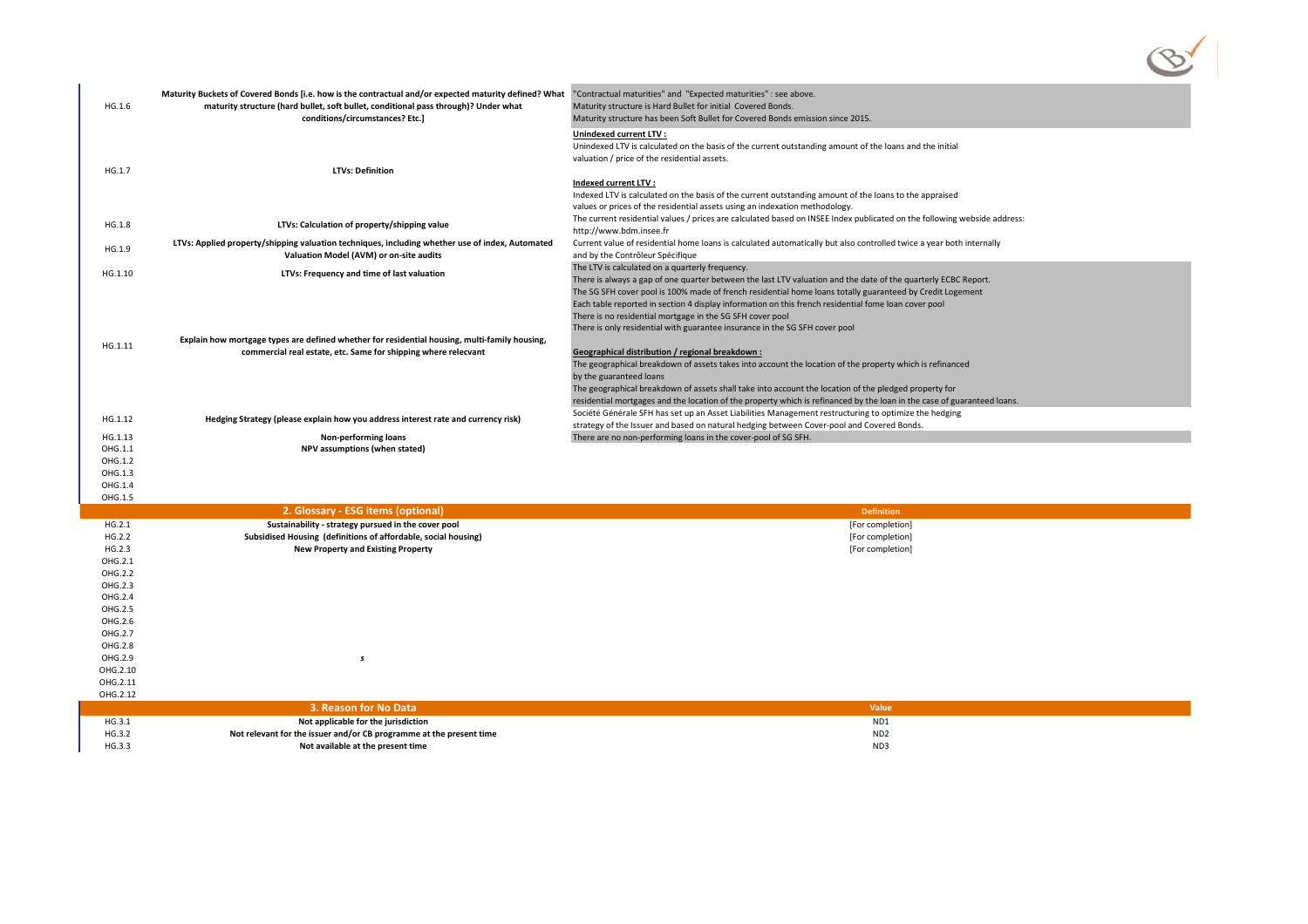|         | 4. Glossary - Extra national and/or Issuer Items | <b>Definition</b>                                                                                                                                                                        |
|---------|--------------------------------------------------|------------------------------------------------------------------------------------------------------------------------------------------------------------------------------------------|
|         |                                                  | <b>Covered bond issuer ratings:</b>                                                                                                                                                      |
|         |                                                  | The rating agencies' methodologies ususally take the senior unsecured rating of a covere                                                                                                 |
|         |                                                  | parent company as a starting point for their assessment of the credit risk of covered bone                                                                                               |
| HG.4.1  | Other definitions deemed relevant                | However, instead of refering to the parent company rating, some rating agencies may iss                                                                                                  |
|         |                                                  | issuer rating" which is an assessment of the credit quality of a CB issuer's credit quality of                                                                                           |
|         |                                                  | basis. Generally, a "covered bond issuer rating" is the same as the senior unsecured ratin                                                                                               |
|         |                                                  | issuer's parent company although it may be different in some specific cases.                                                                                                             |
|         |                                                  | If no "CB issuer rating" has been granted to the CB issuer, "NA" is be indicated.                                                                                                        |
| OHG.4.1 |                                                  | Core Tier 1 ratio (%) :                                                                                                                                                                  |
|         |                                                  | Core Tier 1 is the Common Equity Tier 1 ratio - CET1 calculated for Bale 2,5                                                                                                             |
|         |                                                  | <b>Covered bond issuer:</b>                                                                                                                                                              |
|         |                                                  | <b>Covered bonds and cover pool:</b>                                                                                                                                                     |
| OHG.4.2 |                                                  | <b>Guaranteed loans or mortgage promissory notes:</b>                                                                                                                                    |
|         |                                                  | The eligible assets, fully composed of French Home Loans 100% guaranteed by Credit Log                                                                                                   |
|         |                                                  | guaranteed loans (i.e. collateral directive framework). The outstanding amount of the eliption                                                                                           |
|         |                                                  | collateral of the loans are indicated instead of the amount of the guaranteed loans.                                                                                                     |
|         |                                                  | The nominal outstanding amount of the eligible assets is booked in Off-Balance Sheet as                                                                                                  |
|         |                                                  | <b>Substitute assets:</b>                                                                                                                                                                |
|         |                                                  | Are reported the amount of substitute assets as defined by the French Law (Articles L515                                                                                                 |
| OHG.4.3 |                                                  | of Code Monétaire et Financier). For SG SFH the subtitute assets are composed of cash a                                                                                                  |
|         |                                                  | parent company. The outstanding amount is booked in Assets - Balance Sheet as amount                                                                                                     |
|         |                                                  | institution. These substitute assets are included in the calculation of the legal coverage ra                                                                                            |
|         |                                                  | account in the nominal rating agencies overcollateralisation ratio.                                                                                                                      |
|         |                                                  | Accounting assets not included in the cover pool:                                                                                                                                        |
| OHG.4.4 |                                                  | Are not included in the cover pool the guaranteed loans (replaced by the eligible assets p                                                                                               |
|         |                                                  | and the prepayments and accrued income on derivatives.                                                                                                                                   |
|         |                                                  | "Of which assets eligible to CB repo-operations" :                                                                                                                                       |
|         |                                                  | The outstanding amount of eligible assets including replacement assets shall be filled in.                                                                                               |
| OHG.4.5 |                                                  | If the eligible assets are transferred into the cover pool using guaranteed loans (i.e. collat<br>framework) or mortgage promissory notes, the outstanding amount of the eligible assets |
|         |                                                  | collateral of the notes or loans should be indicated instead of the amount of the guarante                                                                                               |
|         |                                                  | The eligibility criteria to central bank repo-operations include the exceptional measures a                                                                                              |
|         |                                                  | ECB in February 2012 and presently in use with the French NCB.                                                                                                                           |
|         |                                                  |                                                                                                                                                                                          |



- the senior unsecured rating of a covered bond issuer's
- ssment of the credit risk of covered bonds.
- any rating, some rating agencies may issue a "covered bond
- it quality of a CB issuer's credit quality on an unsecured
- s the same as the senior unsecured rating of the CB
- rent in some specific cases.
- If issuer, "NA" is be indicated.

- ne Loans 100% guaranteed by Credit Logement, are transfered into the cover pool using rork). The outstanding amount of the eligible assets pledged as
- e amount of the guaranteed loans.
- Issets is booked in Off-Balance Sheet as guarantee received.
- defined by the French Law (Articles L515-17 and R515-7
- subtitute assets are composed of cash and deposits to its
- ked in Assets Balance Sheet as amounts due from credit
- ithe calculation of the legal coverage ratio but not taken into eralisation ratio.
- 
- I loans (replaced by the eligible assets pledged as collateral) ivatives.
- 
- ing replacement assets shall be filled in.
- pool using guaranteed loans (i.e. collateral directive
- utstanding amount of the eligible assets pledged as
- d instead of the amount of the guaranteed loans.
- tions include the exceptional measures accepted by the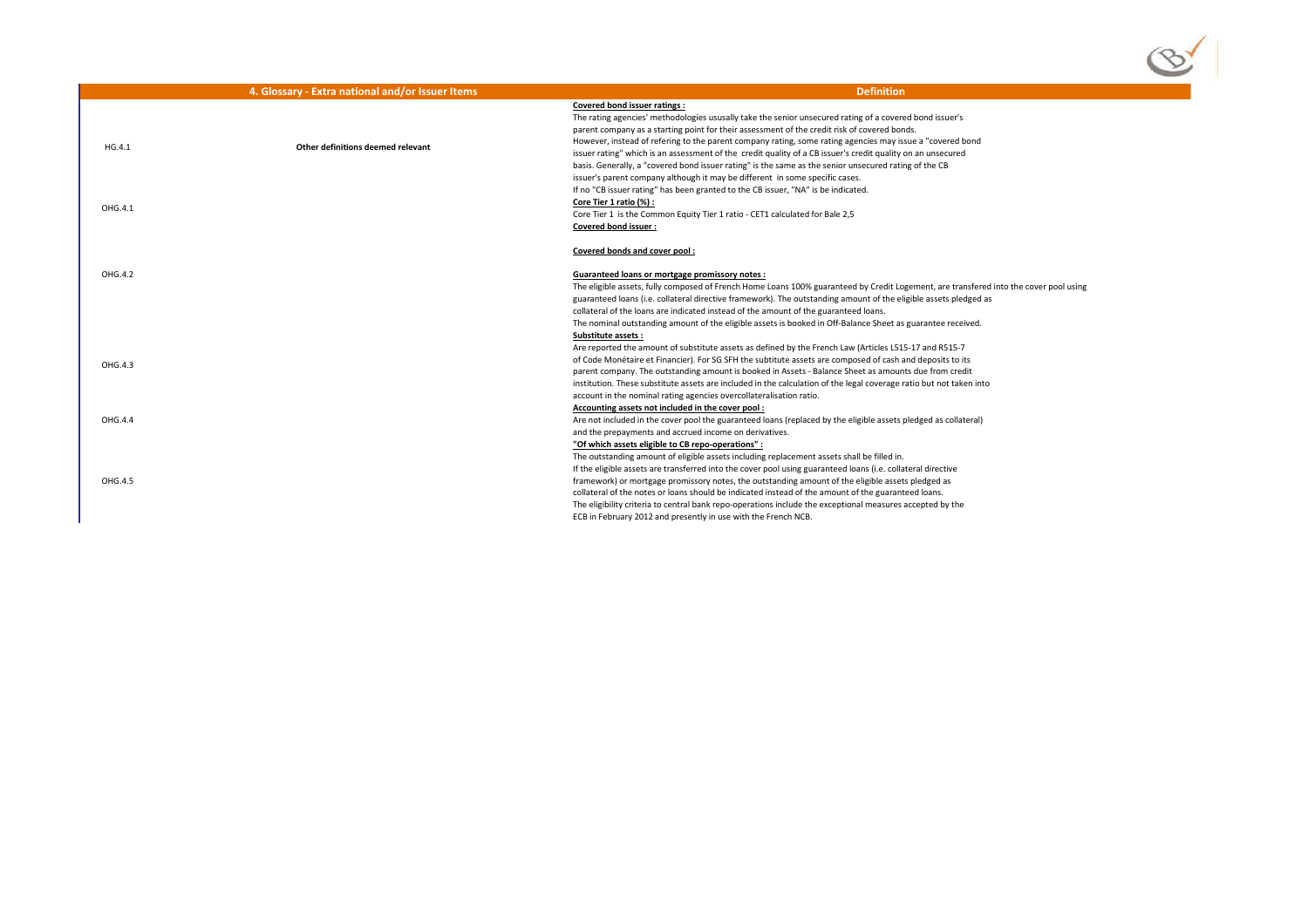|                                                                                                                                                                                                                                                                             | This addendum is optional                                                                                                                                                                                                                                                                                                        |                                                                                                                                                                                                   |                                                                                                                                                                                 |                        |                  |               |
|-----------------------------------------------------------------------------------------------------------------------------------------------------------------------------------------------------------------------------------------------------------------------------|----------------------------------------------------------------------------------------------------------------------------------------------------------------------------------------------------------------------------------------------------------------------------------------------------------------------------------|---------------------------------------------------------------------------------------------------------------------------------------------------------------------------------------------------|---------------------------------------------------------------------------------------------------------------------------------------------------------------------------------|------------------------|------------------|---------------|
|                                                                                                                                                                                                                                                                             | E. Harmonised Transparency Template - Optional ECB - ECAIs Data Disclosure                                                                                                                                                                                                                                                       |                                                                                                                                                                                                   |                                                                                                                                                                                 |                        | <b>HTT 2022</b>  |               |
|                                                                                                                                                                                                                                                                             | <b>Reporting in Domestic Currency</b><br><b>CONTENT OF TAB E</b><br>1. Additional information on the programme<br>2. Additional information on the swaps<br>. Additional information on the asset distribution                                                                                                                   | <b>EUR</b>                                                                                                                                                                                        |                                                                                                                                                                                 |                        |                  |               |
| Field<br><b>Number</b>                                                                                                                                                                                                                                                      | 1. Additional information on the programme                                                                                                                                                                                                                                                                                       |                                                                                                                                                                                                   |                                                                                                                                                                                 |                        |                  |               |
| E.1.1.1<br>E.1.1.2<br>E.1.1.3<br>E.1.1.4<br>E.1.1.5<br>E.1.1.6<br>E.1.1.7<br>E.1.1.8<br>E.1.1.9<br>E.1.1.10<br>E.1.1.11<br>OE.1.1.1<br>OE.1.1.2<br>OE.1.1.3<br>OE.1.1.4<br>OE.1.1.5<br>OE.1.1.6<br>OE.1.1.7<br>OE.1.1.8                                                     | <b>Transaction Counterparties</b><br>Sponsor (if applicable)<br>Servicer<br>Back-up servicer<br><b>BUS</b> facilitator<br>Cash manager<br>Back-up cash manager<br><b>Account bank</b><br>Standby account bank<br>Account bank guarantor<br><b>Trustee</b><br><b>Cover Pool Monitor</b><br>2. Additional information on the swaps | <b>Name</b><br><b>SOCIETE GENERALE</b><br><b>SOCIETE GENERALE</b><br>N/A<br>N/A<br><b>SOCIETE GENERALE</b><br>N/A<br><b>SOCIETE GENERALE</b><br>N/A<br>N/A<br>N/A<br>CAILLIAU DEDOUIT ET ASSOCIES | Legal Entity Identifier (LEI)*<br>O2RNE8IBXP4R0TD8PU41<br>O2RNE8IBXP4R0TD8PU41<br>N/A<br>N/A<br>O2RNE8IBXP4R0TD8PU41<br>N/A<br>O2RNE8IBXP4R0TD8PU41<br>N/A<br>N/A<br>N/A<br>N/A |                        |                  |               |
|                                                                                                                                                                                                                                                                             | <b>Swap Counterparties</b>                                                                                                                                                                                                                                                                                                       | <b>Guarantor (if applicable)</b>                                                                                                                                                                  | Legal Entity Identifier (LEI)*                                                                                                                                                  | <b>Type of Swap</b>    |                  |               |
| E.2.1.1<br>E.2.1.2<br>E.2.1.3<br>E.2.1.4<br>E.2.1.5<br>E.2.1.6<br>E.2.1.7<br>E.2.1.8<br>E.2.1.9<br>E.2.1.10<br>OE.2.1.1<br>OE.2.1.2<br>OE.2.1.3<br>OE.2.1.4<br>OE.2.1.5<br>OE.2.1.6<br>OE.2.1.7<br>OE.2.1.8<br>OE.2.1.9<br>OE.2.1.10<br>OE.2.1.11<br>OE.2.1.12<br>OE.2.1.13 | 3. Additional information on the asset                                                                                                                                                                                                                                                                                           |                                                                                                                                                                                                   |                                                                                                                                                                                 |                        |                  |               |
|                                                                                                                                                                                                                                                                             | distribution<br>1. General Information                                                                                                                                                                                                                                                                                           | <b>Total Assets</b>                                                                                                                                                                               |                                                                                                                                                                                 |                        |                  |               |
| E.3.1.1<br>E.3.1.2<br>OE.3.1.1<br>OE.3.1.2<br>OE.3.1.3<br>OE.3.1.4                                                                                                                                                                                                          | Weighted Average Seasoning (months)<br>Weighted Average Maturity (months)**                                                                                                                                                                                                                                                      | 46.6<br>182.0                                                                                                                                                                                     |                                                                                                                                                                                 |                        |                  |               |
| E.3.2.1<br>E.3.2.2<br>E.3.2.3<br>E.3.2.4<br>E.3.2.5<br>OE.3.2.1<br>OE.3.2.2<br>OE.3.2.3<br>OE.3.2.4                                                                                                                                                                         | 2. Arrears<br>1-<30 days<br>30-<60 days<br>60-<90 days<br>90-<180 days<br>>= 180 days                                                                                                                                                                                                                                            | % Residential Loans                                                                                                                                                                               | % Commercial Loans                                                                                                                                                              | % Public Sector Assets | % Shipping Loans | % Total Loans |

| fier (LEI) <sup>*</sup> |
|-------------------------|
| TD8PU41                 |
| TD8PU41                 |
|                         |
|                         |
| TD8PU41                 |
|                         |
| TD8PU41                 |
|                         |
|                         |
|                         |
|                         |
|                         |

| er (LEI)* | <b>Type of Swap</b> |  |
|-----------|---------------------|--|
|           |                     |  |
|           |                     |  |
|           |                     |  |
|           |                     |  |
|           |                     |  |
|           |                     |  |
|           |                     |  |
|           |                     |  |
|           |                     |  |
|           |                     |  |

| oans | % Public Sector Assets | % Shipping Loans | % Total Loans |
|------|------------------------|------------------|---------------|
|      |                        |                  |               |
|      |                        |                  |               |
|      |                        |                  |               |
|      |                        |                  |               |
|      |                        |                  |               |



# **Reason for No Data in Worksheet E. Currency Expansion of August 2012** Value Contract 2013 MD1 **CONTENT OF TAB EXERCT OF TAB EXERCT OF TAB A PROOF AND A POST OF TABLE PROOF AND A POST OF TABLE PROOF AND A POS<br>
Not available at the present time <b>ND3**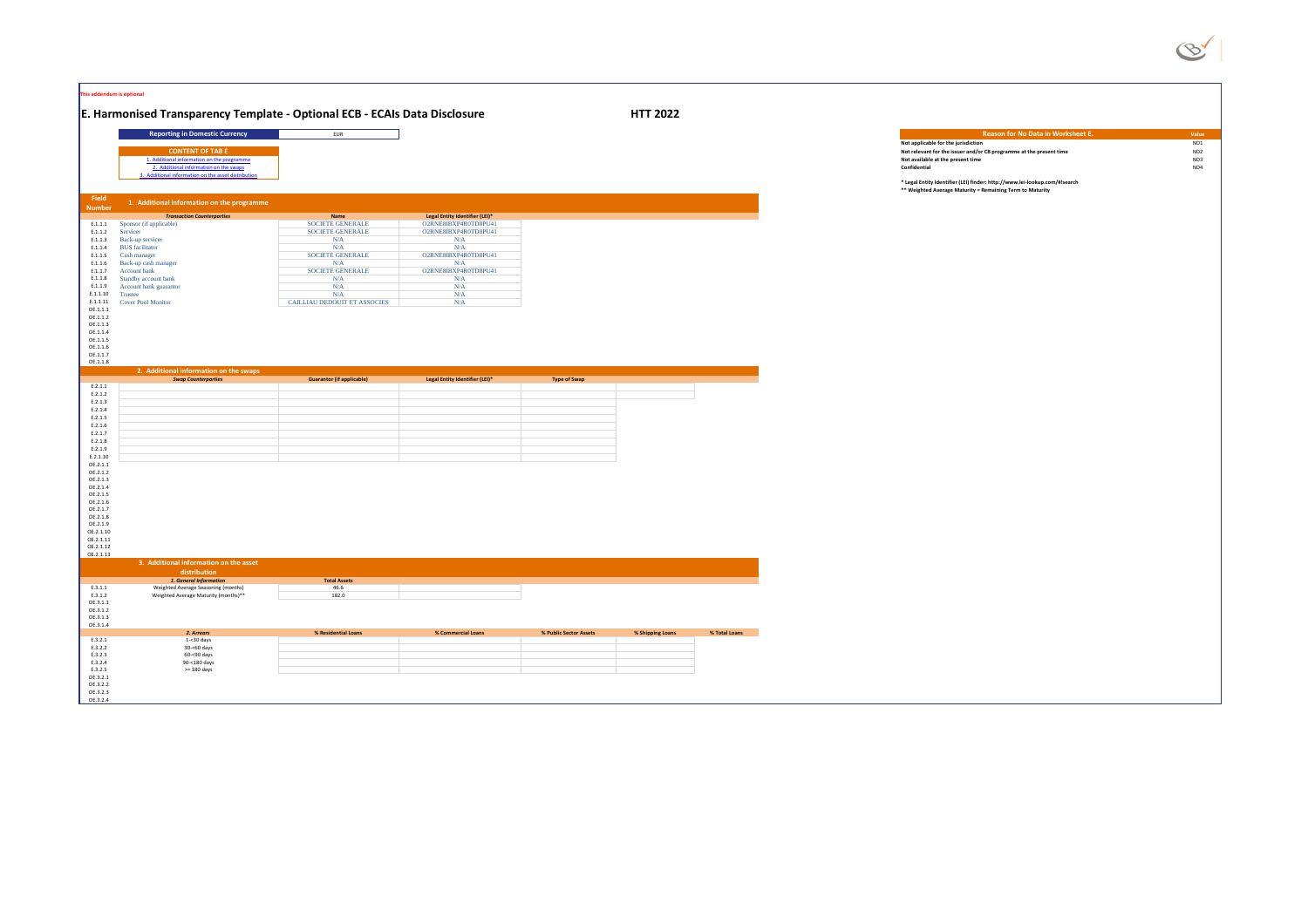### **FRENCH NATIONAL COVERED BOND LABEL REPORTING TEMPLATE**

**CB ISSUER** Société Générale SFH

**Reporting date** 28/02/2022 (dd/mm/yyyy)

### **1 GROUP LEVEL INFORMATION AND SENIOR UNSECURED RATINGS**

| .                                               | Group                     | <b>SOCIETE</b><br>uei<br>ι αιτ                       |  |  |
|-------------------------------------------------|---------------------------|------------------------------------------------------|--|--|
|                                                 | parent company د<br>Group | <b>ISOCIETE</b><br>oë<br>ιακ                         |  |  |
| Group consolidated financial information (link) |                           | 4h'<br>urs<br>nr<br>me<br>sur<br>.SUS<br>--<br>יסננט |  |  |

| າ ຕ<br>. |                                                |         | Rating | <b>Rating Watch</b> | Outlook |
|----------|------------------------------------------------|---------|--------|---------------------|---------|
|          | Senior unsecured rating (group parent company) | Fitch   |        | w                   | Stable  |
|          |                                                | Moody's | $/$ P- | ч١                  | Stable  |
|          |                                                | $ S\&P$ | -wa    | N                   | Stable  |

| $\sim$<br>ں. ا |                                               |         | Rating | Rating watch | Outlook |
|----------------|-----------------------------------------------|---------|--------|--------------|---------|
|                | Covered bond issuer rating (senior unsecured) | Fitch   |        | v            |         |
|                |                                               | Moody's |        | м.           |         |
|                |                                               | $ S\&P$ |        | л.           | . .     |

| 1.4 Core Tier 1 ratio (%) (group parent company) | 13.70%     |
|--------------------------------------------------|------------|
| as of                                            | 28/02/2022 |

#### **2 COVERED BOND ISSUER OVERVIEW**

#### 2.1 **Covered bonds and cover pool**

|            |                           | Total       | of which eligible to         |
|------------|---------------------------|-------------|------------------------------|
|            |                           | outstanding | central bank repo-operations |
| Cover pool | Public sector exposures   |             |                              |
|            | <b>Commercial assets</b>  |             |                              |
|            | <b>Residential assets</b> | 47,185      | 801                          |
|            | Substitute assets         | 699         |                              |
|            | Total                     | 47,883      | 801                          |

| <b>Covered bonds</b> |    |
|----------------------|----|
|                      | 90 |

#### 2.2 **Covered bonds ratings**

|                      |              | Rating | Rating Watch | Outlook       |
|----------------------|--------------|--------|--------------|---------------|
| Covered bonds rating | <b>Fitch</b> | AAA    |              | <b>Stable</b> |
|                      | Moody's      | Aaa    | NA           | <b>Stable</b> |
|                      | S&P          | .      | NΑ           | NΑ            |

#### 2.3 **Liabilities of the covered bond issuer**

| <b>LIABILITIES</b>                          | Outstanding |
|---------------------------------------------|-------------|
| Equity                                      | 630         |
| Subordinated debt                           |             |
| Other non privileged liabilities            | 184         |
| Total equity and non privileged liabilities | 815         |
| <b>Covered bonds</b>                        | 41,480      |
| Other privileged liabilities                |             |
| Total privileged liabilities                | 41,481      |
| <b>TOTAL</b>                                | 42,296      |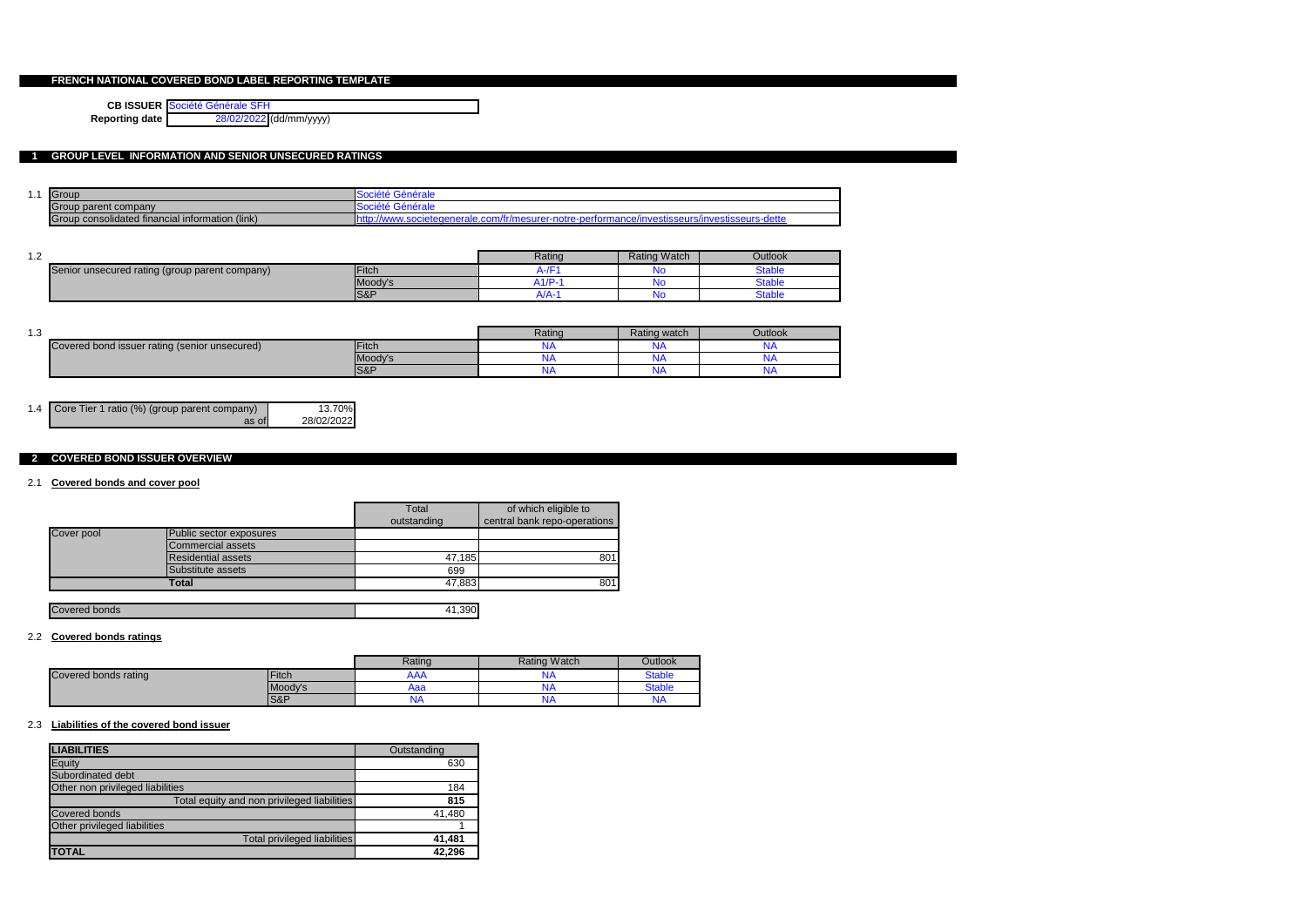### **3 ALM OF THE COVERED BOND ISSUER**

#### 3.1 **WAL (weighted average life) of cover pool and covered bonds**

|                             | Expected     | Contractual | Explanations (CPR rate used etc)                   |
|-----------------------------|--------------|-------------|----------------------------------------------------|
| <b>Public sector</b>        |              |             |                                                    |
| Residential                 | 5.8 years    |             | 8.0 years Expected: CPR=5.86%; Contractual: CPR=0% |
| Commercial                  |              |             |                                                    |
| Substitute assets           | vears<br>0.1 | 0.1 years   |                                                    |
| WAL of cover pool           | 5.8 years    | 8.0 years   |                                                    |
|                             |              |             |                                                    |
| <b>WAL of covered bonds</b> | 6.0 years    | 6.0 years   |                                                    |

#### 3.2 **Expected maturity structure of cover pool and covered bonds**

|                                           | I Y (years)<br>$0 - 1$ | $-2Y$ | $2 - 3Y$ | $3 - 4Y$ | $4 - 5Y$ | $5 - 10Y$ | $10 + Y$ |
|-------------------------------------------|------------------------|-------|----------|----------|----------|-----------|----------|
| Public sector                             |                        |       |          |          |          |           |          |
| Residential                               | 6,072                  | 5,275 | 5,262    | 4,476    | 3,968    | 13,404    | 8,701    |
| Commercial                                |                        |       |          |          |          |           |          |
| Substitute assets                         | 699                    |       |          |          |          |           |          |
| <b>Expected maturity of cover pool</b>    | 6,770                  | 5,275 | 5,262    | 4,476    | 3,968    | 13,404    | 8,701    |
|                                           |                        |       |          |          |          |           |          |
| <b>Expected maturity of covered bonds</b> | 3,250                  | 3,500 | 3,600    | 3,540    | 4,000    | 17,500    | 6,000    |

#### 3.3 **Contractual maturity structure of cover pool and covered bonds**

| $\mathsf{Y}$<br>$0 - 1$                   | $\sqrt{-2Y}$   | $2 - 3Y$ | $3 - 4Y$ | $4 - 5Y$                 | $5 - 10$ | $10 + Y$ |
|-------------------------------------------|----------------|----------|----------|--------------------------|----------|----------|
| Public sector                             |                |          |          |                          |          |          |
| Residential                               | 3,236<br>3,514 | 3,792    | 3,420    | 3,300                    | 13,980   | 15,916   |
| Commercial                                |                |          |          |                          |          |          |
| Substitute assets                         | 699            |          |          | $\overline{\phantom{a}}$ |          |          |
| <b>Contractual maturity of cover pool</b> | 3,236<br>4,213 | 3,792    | 3,420    | 3,300                    | 13,980   | 15,916   |
|                                           |                |          |          |                          |          |          |
| <b>Contractual maturity of cov. bonds</b> | 3,500<br>3,250 | 3,600    | 3,540    | 4,000                    | 17,500   | 6,000    |
| of which hard bullet<br>-                 |                | 750      |          |                          |          |          |
| of which soft bullet                      | 3,250<br>3,500 | 2,850    | 3,540    | 4,000                    | 17,500   | 6,000    |

#### 3.4 **Interest rate and currency risks**

#### 3.5 **Substitution assets**

|                      |                 | <b>Nominal</b> | WAI |
|----------------------|-----------------|----------------|-----|
| Interest rate risk   | <b>Internal</b> | $\blacksquare$ | -   |
|                      | External        |                |     |
|                      |                 |                |     |
|                      | nternal         | N/A            | N/A |
| <b>Currency risk</b> | External        | N/A            | N/A |

|                 | Outstanding | <b>WAL</b> |
|-----------------|-------------|------------|
| AAA to AA-      |             |            |
| $A+$ to $A-$    | 699         |            |
| <b>Below A-</b> |             |            |
| <b>Total</b>    |             |            |

| $10+$ |
|-------|
| 8,701 |
|       |
| 8,701 |
|       |
| 6,000 |

| 10+    |
|--------|
|        |
| 15,916 |
|        |
|        |
| 15,916 |
|        |
| 6,000  |
|        |
| 6,000  |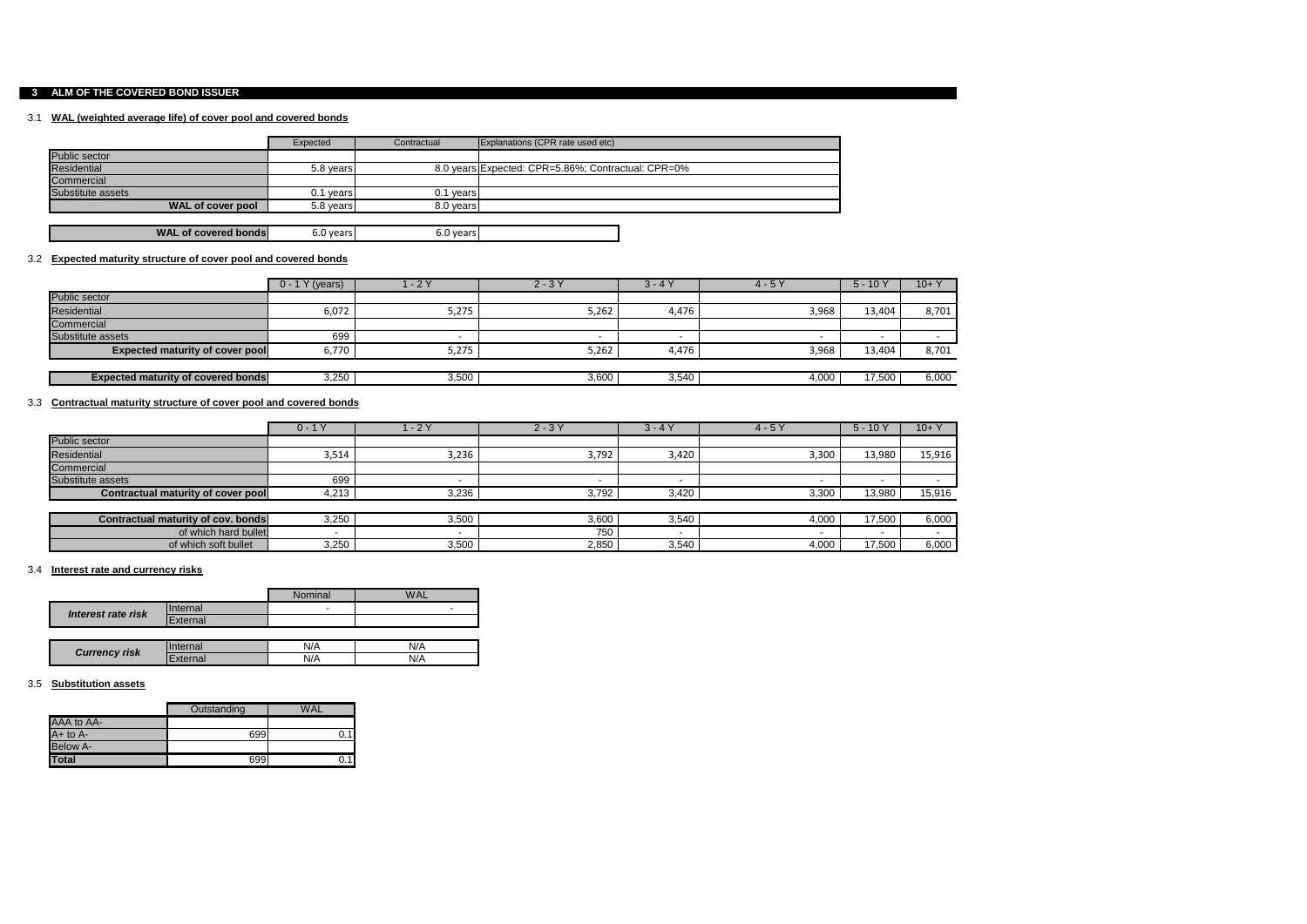#### **FRENCH NATIONAL COVERED BOND LABEL REPORTING TEMPLATE**

**CB ISSUER** Société Générale SFH **Reporting date** 28/02/2022

**4 RESIDENTIAL COVER POOL DATA**

#### 4.1 **Arrears and defaulted loans outstanding (excluding external MBS)**

|                | % of outstanding<br>residential assets |
|----------------|----------------------------------------|
| Current        | 100%                                   |
| <b>Arrears</b> |                                        |
| 0-1 months     | 0%                                     |
| 1-2 months     | 0%                                     |
| $2-3$ months   | 0%                                     |
| $3-6$ months   | 0%                                     |
| 6+ (Defaulted) | 0%                                     |
| >3 months      |                                        |

### 4.2 **Arrears and defaulted loans outstanding (including external MBS)**

|   | Zone | Country |  |
|---|------|---------|--|
| ⊏ |      | France  |  |
|   |      |         |  |
|   |      |         |  |

#### 4.3 **Mortgages and guarantees (excluding external MBS)**

|            |                                          |                                 | $\%$ |
|------------|------------------------------------------|---------------------------------|------|
|            | 1st lien mortgage with state guaranty    |                                 |      |
|            | 1st lien mortgage without state guaranty |                                 |      |
|            |                                          | <b>Total 1st lien mortgages</b> |      |
| Guaranteed | Crédit Logement                          |                                 | 100% |
|            | other                                    |                                 |      |
|            | other                                    |                                 |      |
|            | other                                    |                                 |      |
|            |                                          | <b>Total guarantees</b>         |      |

4.4 **Borrowers (excluding external MBS)**

|                            | $\%$     |
|----------------------------|----------|
| <b>Employees</b>           | 59.78%   |
| Civil servants             | 27.64%   |
| Self employed              | 9.31%    |
| <b>Retired / Pensioner</b> | 0.89%    |
| Other non-working          | 1.31%    |
| No data                    | $1.08\%$ |